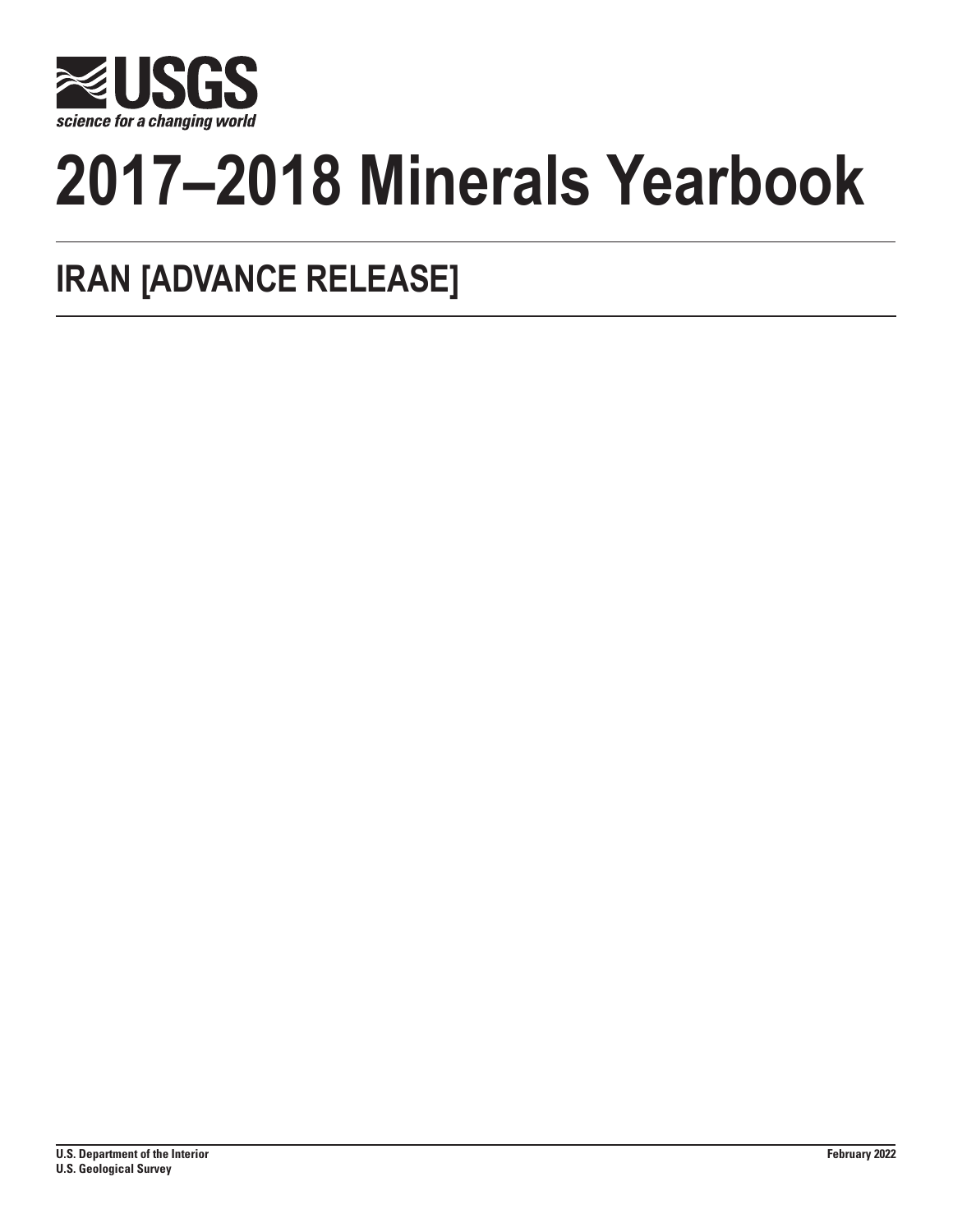# **The Mineral Industry of Iran**

# By Philip A. Szczesniak

## **Note: In this chapter, information for 2017 is followed by information for 2018.**

In 2017, Iran's hydrocarbon sector, which included the production of natural gas and crude petroleum, the refining of crude petroleum, and the distribution of hydrocarbons, played a significant role in the country's economy. Among mineral fuels, Iran was the world's third-ranked producer of natural gas after the United States and Russia, accounting for 6.0% of world output, and the world's fourth-ranked producer of crude petroleum and condensate after the United States, Saudi Arabia, and Russia, accounting for a combined 5.4% of output. Iran was also the world's 2d-ranked producer of mined gypsum, accounting for 11.3% of the world's output; 5th-ranked producer of barite, 6.3%; 6th-ranked producer of feldspar, 4.0%; 7th-ranked producer of bentonite, 2.1%; 8th-ranked producer of molybdenum, 1.2%; and 10th-ranked producer of iron ore, 1.7%, and kaolin, 2.1% (table 1; BP p.l.c., 2019, p. 16, 32; Crangle, 2019; McRae, 2019; Polyak, 2019; Tanner, 2019; Tuck, 2019; West, 2019).

Among those countries for which estimates of reserves were available, Iran was estimated to hold the world's 2d-largest feldspar reserves, the 5th-largest barite reserves, the 8thlargest gypsum reserves, the 9th-largest iron ore reserves, and the 10th-largest fluorspar reserves in 2017. Iran also held the world's second-largest (Russia held the largest) natural gas reserves, accounting for 17.2% of proven worldwide natural gas reserves and the world's fourth-largest crude petroleum reserves, accounting for 9.3% of proven worldwide crude petroleum reserves (BP p.l.c., 2018, p. 12, 26; Crangle, 2018; McRae, 2018; Singerling, 2018; Tanner, 2018; Tuck, 2018).

### **Minerals in the National Economy**

In 2017, the gross domestic product (GDP) of Iran increased by 4.3% in real terms compared with an increase of 12.5% in 2016 after an average decrease of 1.6% between 2012 and 2015. Iran's nominal GDP was \$432 billion. The lifting of international sanctions, a rebound in crude petroleum production and prices, and growth in the construction and service sectors had a positive effect on economic output. The hydrocarbon sector portion of the real GDP was estimated to have increased by 5.2% in 2017 compared with an increase of 61.6% in 2016. The remaining portion of real GDP made up by all other sectors increased by 4.0% in 2017 compared with an increase of 3.3% in 2016 (International Monetary Fund, 2018a, p. 4, 30; 2018b, p. 245; 2018c).

Iran had an extensive nonfuel mineral industry, but its economy remained highly dependent on hydrocarbon production. In 2017, the hydrocarbon sector made up 13.5% of the GDP, whereas the mineral industry accounted for about 5% to 6% of the GDP. The mineral-processing sector, which included the processing and refining of copper and zinc and the production of cement and steel, accounted for an estimated 4% to 5% of the GDP, and the mining sector, an estimated 1%

(Iran International Magazine, 2016, p. 39–40; 2018, p. 27; Central Bank of the Islamic Republic of Iran, 2018, p. 2).

# **Government Policies and Programs**

The Government-owned holding company Iranian Mines and Mining Industries Development and Renovation Organization (IMIDRO) was responsible for the formulation and implementation of the country's policies on mineral exploration and mining, mine and plant construction and development, and royalty rates on mineral production. The Ministry of Industry, Mine, and Trade (MIMT) issued mineral exploration and mining licenses (Iran Ministry of Industry, Mine, and Trade, 2015; Iranian Mines and Mining Industries Development and Renovation Organization, [undated]).

International sanctions on Iran related to uranium enrichment and reprocessing remained partially in place in 2017. The Joint Comprehensive Plan of Action (JCPOA) of July 2015 (commonly known as the "Iran nuclear deal"), which went into effect on January 16, 2016, stipulated the removal of some economic sanctions, such as those that prohibited foreign companies from investing in mineralrelated facilities and fields, as well as trade in petroleum and petroleum products and trade in gold and other precious metals, graphite, raw and semifinished metals (such as aluminum and steel), and coal. Secondary sanctions on Iran were removed in 2016; these sanctions applied to foreign companies who wanted to invest, engage in a business with, or otherwise conduct any type of transaction related to the energy and petrochemical sectors of Iran. Despite implementation of the plan, large-scale foreign direct investment into Iran's mineral sector was not expected in the near future owing to ongoing political uncertainty (International Monetary Fund, 2017, p. 64; 2018a, p. 2; U.S. Department of the Treasury and U.S. Department of State, 2018, p. 4, 10).

The Iranian Integrated Petroleum Contract (IPC) was approved by the Iranian Government in 2016. The purpose of the IPC was to attract foreign investment and technology to spur development of upstream crude petroleum and natural gas projects; the Iranian constitution prohibited foreign or private ownership of natural resources. New contract terms were set for a maximum of 20 years, with the possibility of a 5-year extension for enhanced petroleum recovery projects. The IPC required that contracts involving the exploration, development, or production phases have an Iranian ownership of at least 51% (U.S. Energy Information Administration, 2018a, p. 4).

### **Production**

Notable increases in Iran's mineral production in 2017 compared with production in 2016 included that of smelted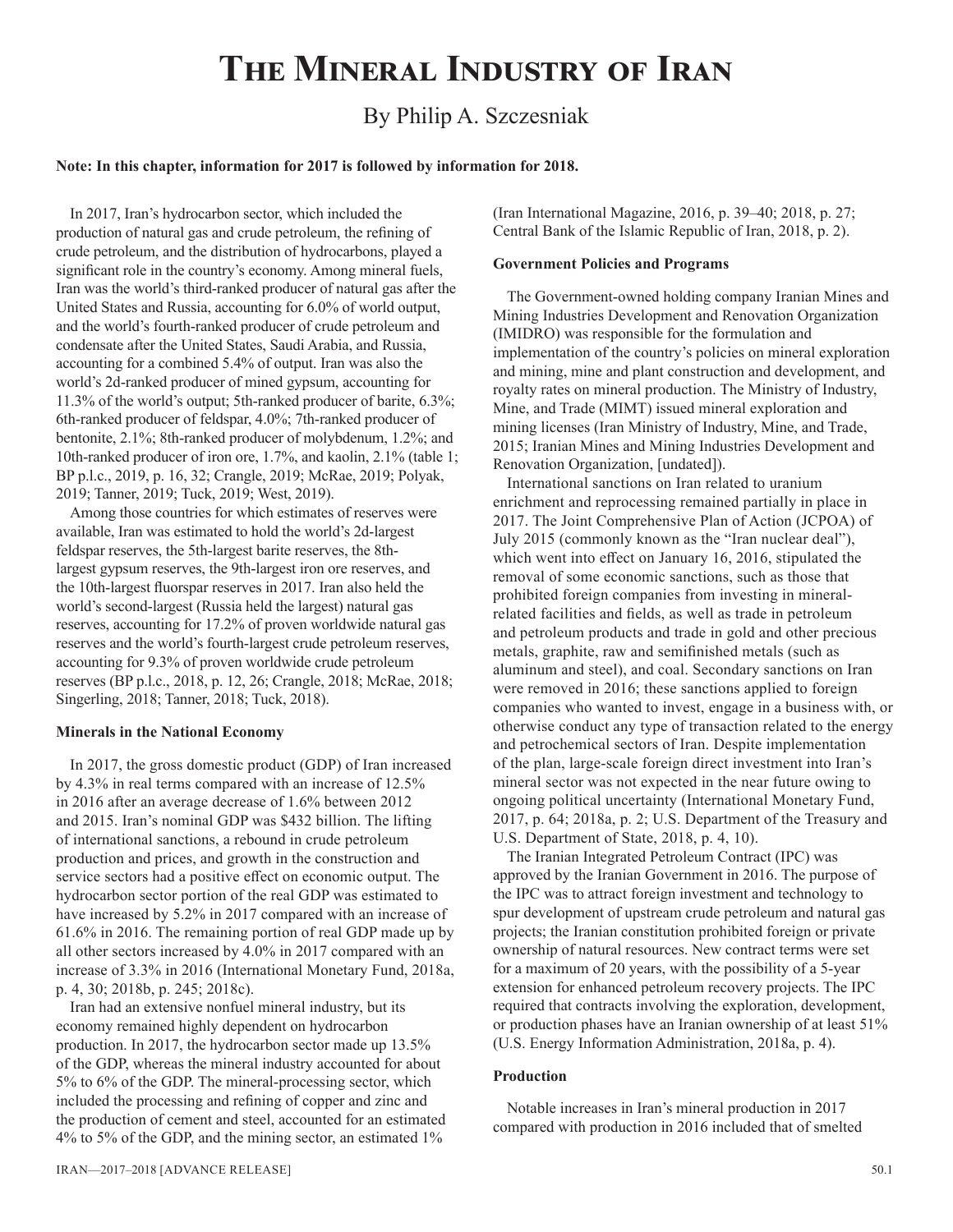primary magnesium, which increased by an estimated 50%; refined primary lead, by 43%; manganese (Mn content), by an estimated 22%; direct-reduced iron (DRI), by 21%; raw steel, by 19%; perlite, by 17%; ammonia, by 13%; and distillate fuel oil and refined secondary lead, by 11% each. The increases in production were owing to an increase in international demand for Iran's exports. Notable decreases in production included mercury, which decreased by 100% (to zero); antimony, by an estimated 40%; refined primary copper, by 28%; and smelted primary copper and iron ore, by 26% each. Data on mineral production are in table 1.

# **Structure of the Mineral Industry**

The Government controlled most large-capacity mineral companies through IMIDRO. The leading IMIDRO subsidiaries were Almahdi Aluminium Co. (aluminum and lime), Esfahan Steel Co. (ESCO) (steel), Iranian Aluminium Co. (IRALCO) (aluminum), Iran Minerals Production and Supply Co. (IMPASCO) (multiple minerals), Iran Zinc Mines Development Co. (lead and zinc), Khouzestan Steel Co. (KSC) (steel), Mobarakeh Steel Co. (MSC) (steel), and National Iranian Copper Industries Co. (NICICO) (copper and molybdenum). The National Iranian Oil Co. (NIOC) was responsible for exploration and production of petroleum and natural gas. The Atomic Energy Organization of Iran (AEOI) was engaged in the exploration, mining, and treatment of uranium. Table 2 is a list of major mineral industry facilities (Iran International Magazine, 2017, p. 34, 46, 50, 90, 102–103; U.S. Energy Information Administration, 2018a, p. 3; World Nuclear Association, 2018).

# **Mineral Trade**

Mineral fuels accounted for about 67% of Iran's total exports of \$98.1 billion in 2017 compared with 66% of the \$84.0 billion total in 2016; the increase in the value of mineral fuel exports and their percentage of total exports was a response to the implementation of the JCPOA and an increase in global petroleum prices. Iran's crude petroleum and condensate exports increased to 2.324 million barrels per day (Mbbl/d) in 2017 from 2.224 Mbbl/d in 2016. In 2017, Iran exported 12.5 billion cubic meters of natural gas (mostly to Turkey). Imports of natural gas and petroleum products were valued at \$2.8 billion in 2017 compared with \$1.4 billion in 2016. Iran's total imports were valued at \$75.5 billion in 2017 compared with \$63.1 billion in 2016 (table 1; BP p.l.c., 2018, p. 34; Central Bank of the Islamic Republic of Iran, 2018, p. 7, 13).

Iran's nonfuel mineral exports were valued at \$9 billion in 2017 compared with \$7 billion in 2016. Exports of steel and steel products accounted for a significant share of nonfuel mineral exports and were valued at about \$1.6 billion in 2017, which was an increase of 13% from that of 2016. Other noteworthy minerals that Iran exported included aluminum, cement, copper and copper products, iron ore, lead, stones, and zinc (Financial Tribune, 2017a; Iran-daily.com, 2018a; Mehr News Agency, 2018).

# **Commodity Review**

## *Metals*

**Bauxite and Alumina and Aluminum.**—In 2017, aluminum production decreased to an estimated 340,000 metric tons (t), which was a 5.6% decrease from the 360,000 t produced in 2016; alumina production decreased to an estimated 240,000 t, which was a 4.0% decrease from an estimated 250,000 t produced in 2016. Iran Alumina Co., which was Iran's only producer of alumina, operated the country's largest (in terms of output) bauxite mine; the mine, which was located at Jajarm, had reserves of 8 million metric tons (Mt) and an annual production capacity of about 900,000 metric tons per year (t/yr) of bauxite. To meet increased domestic bauxite demand, IMIDRO pursued a policy of increasing domestic production and investing in bauxite mining overseas. In 2017, IMIDRO continued with plans to develop the Société des Bauxites de Dabola-Tougué (SBDT) bauxite project in Guinea. In September, IMIDRO's Managing Director and Guinea's Minister of Geology and Mines confirmed and approved a contract for the production and transfer of bauxite to Iran. The project had an estimated 300 Mt (revised) of reserves of bauxite, of which 4 Mt was expected to be produced annually and shipped to Iran until 2040. The Islamic Development Bank and the Africa Development Bank provided financing for the project (table 2; Thomson Reuters, 2015; Financial Tribune, 2016b; Iranian Mines and Mining Industries Development and Renovation Organization, 2016, p. 36–37; Iran-Daily.com, 2017).

In 2017, Iran's total aluminum and alumina production capacity was about 470,000 t/yr and 250,000 t/yr, respectively. IMIDRO planned to increase annual production of aluminum and alumina during the next several years through capacity additions at three projects. In 2015, IMIDRO signed a contract for the construction and gas supply of the South Aluminum Co. (SALCO) aluminum smelter in Bushehr Province, which would have a production capacity of 300,000 t/yr of aluminum ingot upon completion; the first phase of construction was expected to be completed in 2018. IMIDRO also previously signed contracts for the construction of a 200,000-t/yr alumina powder plant as part of the Sarab nepheline syenite project and a 36,000-t/yr aluminum ingot plant at Jajarm, which was also expected to be constructed by 2019. The Sarab project also envisioned the production of 150,000 t/yr of salt from nepheline syenite (table 2; Iranian Mines and Mining Industries Development and Renovation Organization, 2016, p. 36–37, 70, 80–81; Financial Tribune, 2017e).

**Copper.**—Iran produced 288,900 t of copper content of concentrate in 2017, which was an increase of 4.7% compared with the 275,900 t (revised) produced in 2016. Iran's total copper concentrate production was 1.14 Mt, which was an increase of 6% compared with production in 2016. NICICO's copper concentrate production capacity in 2017 was 1.2 million metric tons per year (Mt/yr) and mostly accounted for by its three largest mines—Miduk (located in Kerman Province), Sarcheshmeh (located in Kerman Province), and Sungun (located in Azerbaijan Province). NICICO noted that it planned to expand its copper concentrate production capacity to 2.5 Mt/yr by 2025; NICOCO also reported that Iran's reserves of copper content were estimated to be 21 Mt. The world's total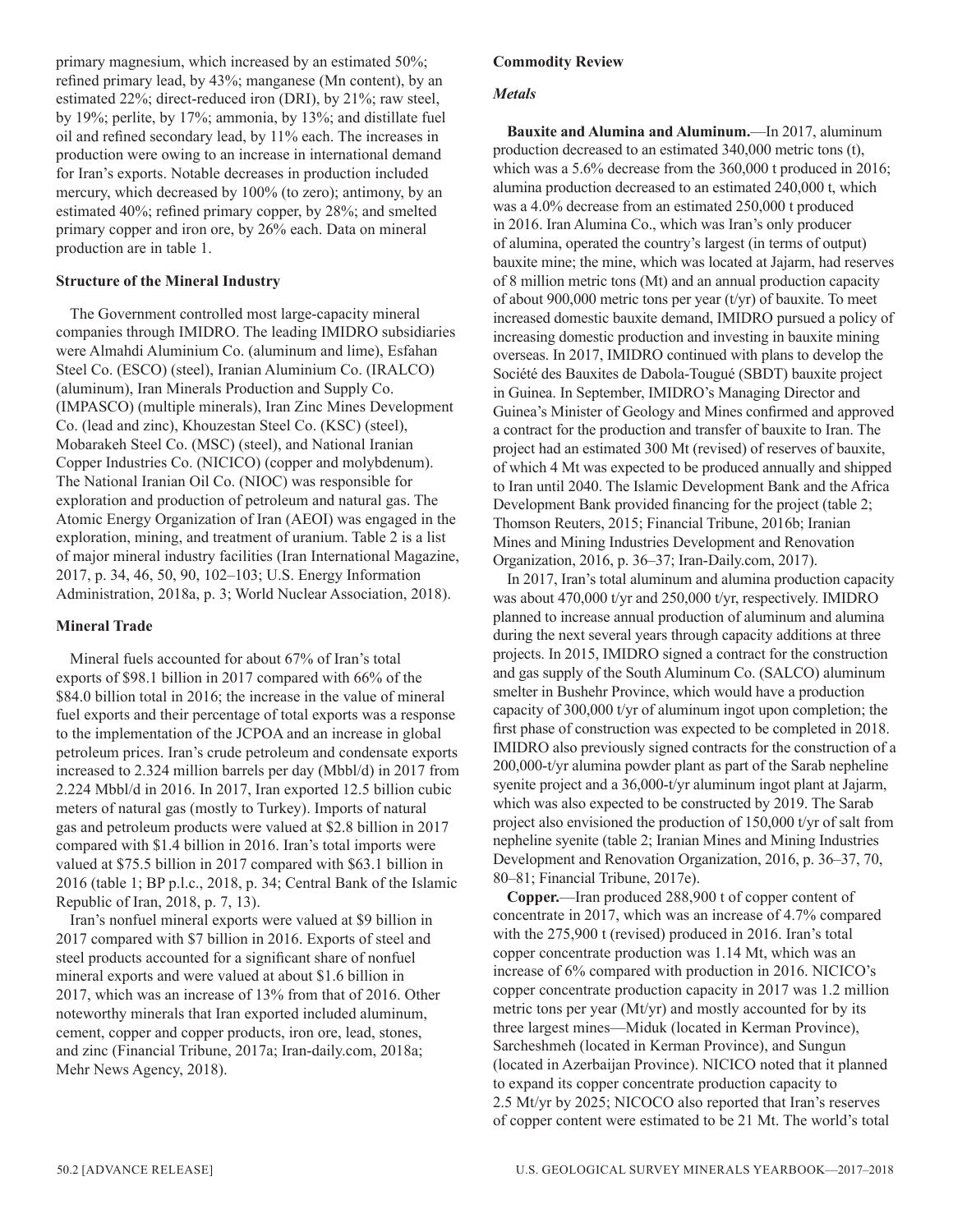reserves of copper content were estimated to be 790 Mt at the end of 2017 (table 2; Flanagan, 2018; Iran-daily, 2018b).

**Gold.**—Iran's production of gold increased to an estimated at 3,700 kilograms in 2017. The leading gold mine in Iran was the Zarshouran Mine, which began operating in 2014 and had a production capacity of 3,000 kilograms per year (kg/yr) of gold. IMIDRO planned to increase the capacity of the Zarshouran Mine to 6,000 kg/yr during the next several years, which would nearly double the country's overall gold production (Iranian Mines and Mining Industries Development and Renovation Organization, 2016, p. 84, 94).

**Iron and Steel.**—In 2017, Iran's iron ore production decreased to nearly 34.0 Mt, which was a decrease of 26% from the 45.9 (revised) Mt produced in 2016. The country's total iron ore production capacity was 52 Mt/yr. The two largest mines were the Chadormalu Mine, which had a production capacity of 16 Mt/yr, and the Gol-e-Gohar Mine, which had a production capacity of 14 Mt/yr. In 2017, Iran exported 21.8 Mt of iron ore compared with 17.9 Mt (revised) in 2016. The leading export destination for Iranian iron ore exports in 2017 was China, which accounted for more than 90% of the volume of Iran's iron ore exports. Iran was the sixth-ranked supplier of iron ore to China in 2017 behind Australia, Brazil, India, South Africa, and Ukraine (table 2; Iranian Mines and Mining Industries Development and Renovation Organization, 2016, p. 34; Memetals.com, 2018; World Steel Association, 2018, p. 102).

In December, two iron ore plants were inaugurated at the Sangan iron ore complex, which was located in Khorasan-e Razavi Province. The first project was a 5-Mt/yr pelletmaking plant constructed by Opal Parsian Sangan Mineral and Industrial Company. More than \$260 million was invested in the plant by the partnership between Opal Parsian and IMIDRO. The second project was a 5-Mt/yr iron ore concentrate plant owned by National Industries and Mining Development Co. (NIMCO). NIMCO invested about \$190 million in the plant (Financial Tribune, 2017b).

Iran was the leading steelmaker in the Middle East and North Africa region in 2017, with total steel production of 21.2 Mt; this was an increase of 18.4% compared with the 17.9 Mt produced in 2016. All Iran's steel was continuously cast steel from electric arc furnaces. Iran also produced 19.40 Mt of DRI compared with 16.01 Mt in 2016 and 2.29 Mt of pig iron compared with 2.25 Mt in 2016. The increases in production were owing to an increase in the international demand for Iran's exports. Iran had a total steel production capacity of about 30 Mt/yr. NISCO's subsidiary, Mobarakeh Steel Co., was the country's leading steel producer with an annual production capacity of more than 7 Mt/yr of steel; the company was located in Esfahan Province in central Iran. NISCO's secondand third-ranked steel producers were ESCO (also located in Esfahan Province) and KSC (located in Khuzestan Province in southwestern Iran), each with an annual capacity of about 3.6 Mt/yr of steel. Kish South Kaveh Steel Co. (SCS) had an annual capacity of 1.2 Mt/yr of steel; however, the company had plans to expand capacity to 2.4 Mt/yr of steel under the second phase of an expansion project in 2020. SCS noted in January 2017 that although it was operating at a utilization rate of less than 50%, it would proceed with expansion plans

owing to expectations of an increase in steel exports. In the Government's 2025 Vision Plan, Iran's steel production capacity had a target of 55 Mt/yr by 2025, which would make it among the world's top 10 producers of steel (table 2; Financial Tribune, 2017d; Metals News, 2017; World Steel Association, 2018, p. 2, 4, 10, 52, 89, 95; South East Iron and Steel Institute, 2019).

Lead and Zinc.—In 2017, lead (Pb content) production was estimated to have increased slightly to 48,000 t (estimated) and zinc (Zn content) production to have increased slightly to 140,000 t. The two leading zinc and lead mines in Iran were (in order of reserves) the Mehdi Abad Mine and the Angouran Mine. The Mehdi Abad Mine had reserves of 75 Mt of ore at an average grade of 6% zinc and 2.7% lead. The Angouran Mine had reserves of 16 Mt of ore at an average grade of 26% zinc and 6% lead. In March, IMIDRO announced that it had signed a \$1 billion agreement with a consortium of six private companies, led by Iran's Mobin Mining and Construction Co., to further develop the Mehdi Abad Mine by expanding it to reach a production capacity of 800,000 t/yr of zinc concentrate and 80 t/yr of lead and silver concentrate. The project to expand the Mehdi Abad Mine had been under consideration since the 1990s but had faced multiple delays. The Mehdi Abad Mine was expected to become the main supplier of zinc and lead after zinc deposits in the Angouran Mine become depleted, and Mehdi Abad was expected to be in operation for about 20 years (Angel, 2017; Iran International Magazine, 2017, p. 52–53, 102–103).

## *Industrial Minerals*

**Cement.**—Iran had about 70 cement plants in operation with a total production capacity of 85.0 Mt/yr; of these 70 plants, the majority were gray cement plants with a total (combined) production capacity of 83.2 Mt/yr, and the remaining ones were white cement plants with a total (combined) production capacity of 1.8 Mt/yr. The country's cement kilns were relatively new, as 65% of the kilns had been commissioned since 2000. In 2017, cement production was estimated to be 55 Mt, which was unchanged from that in 2016. The leading cement producers in Iran were Fars and Khuzestan Cement, which had a production capacity of about 27 Mt/yr (or about 32% of the total) of cement; Cement Investment and Development Company, which had a production capacity of 8.0 Mt/yr of cement; and Ghadir Investment Company, which had a production capacity of 7.3 Mt/yr of cement. Ghadir Investment planned to build another plant at Mondashti with a production capacity of 1.2 Mt/yr. In June, the Iran Chamber of Commerce, Industries, Mines, and Agriculture reported that Iran could increase its cement production by increasing cement exports to satisfy increasing demand in Russia. Officials noted that Russian demand was expected to increase owing to a buildout of infrastructure for projects, including the FIFA 2018 World Cup. Other potential locations for export growth were Oman and countries in Africa and Asia. Key export destinations in the past were Afghanistan, Iraq, Kuwait, and Qatar. The Government hoped to increase cement exports to 32 Mt/yr from an estimated 15 to 20 Mt/yr by 2025 based on targets set by the 2025 Vision Plan (Global Cement, 2017a, b).

**Gypsum.**—Iran's production of gypsum decreased to 16.0 Mt (estimated) in 2017, which was a decrease of 2.3% compared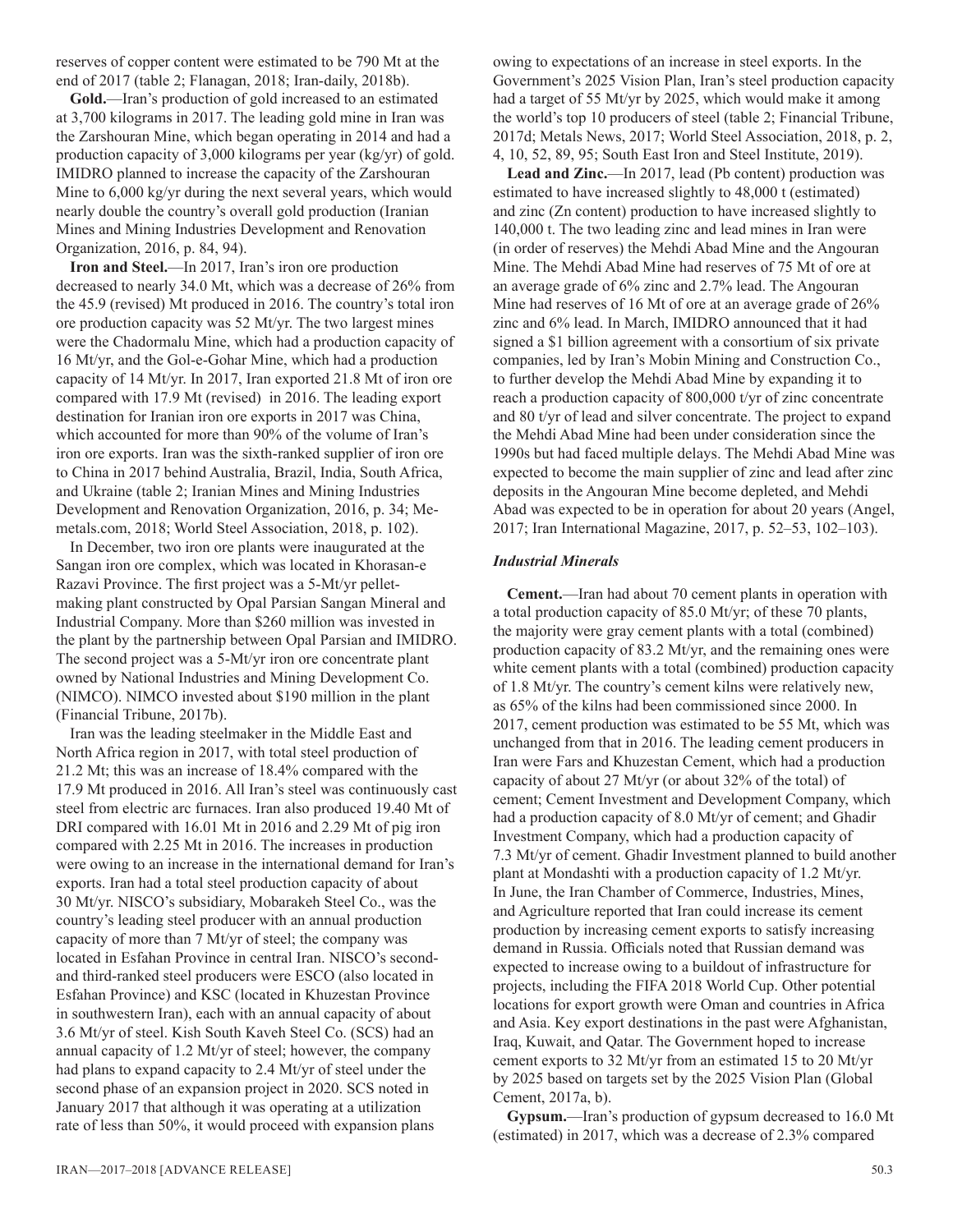with the 16.4 Mt produced in 2016. The leading Province for gypsum production in Iran was Semnan Province (located in north-central Iran), which was estimated to produce nearly 10 Mt/yr of gypsum. The country's other leading Provinces for gypsum production were Fars Province and Hormozgan Province in southern Iran, which together were estimated to produce nearly 6 Mt/yr (table 2; Semnan Gypsum Co., 2017; Financial Tribune, 2019; Jonoub Gypsum Co., [undated]).

# *Mineral Fuels, Related Materials, and Other Sources of Energy*

Iran's primary energy supply sources for consumption continued to be natural gas (67.0%) and crude petroleum and petroleum products (30.7%) in 2017. Coal, hydroelectricity, and nuclear energy sources accounted for the remaining 2.3% of the country's energy supply (BP p.l.c., 2018, p. 9).

**Coal.**—In 2017, Iran's bituminous coal production was estimated to be 1.5 Mt, which was unchanged from that of 2016, and the country's production capacity remained at 2.7 Mt/yr. According to Iran International Magazine, Iran's coal reserves were estimated to be 1.1 billion metric tons. The Tabas region in eastern Iran accounted for the largest share of the coal reserves, with nearly 78% of the reserves, or about 867 Mt. The Central Alborz region in north-central Iran accounted for 12%, or about 134 Mt of coal reserves. The Kerman region in northeastern Iran accounted for nearly 9%, or about 94 Mt of coal reserves. The East Alborz region in north-central Iran accounted for 3%, or about 35 Mt of coal reserves (Iranian Mines and Mining Industries Development and Renovation Organization, 2016, p. 35; Iran International Magazine, 2017, p. 129).

In 2017, there was no coal-fired electricity generation in Iran, but a new coal-fired powerplant was scheduled to begin operation in 2020. The Tabas power station—a billion-dollar plant on which construction was begun in 2012—was expected to have two units with a combined capacity of 650 megawatts. The plant, which was located near Tabas, was expected to source coal from the Tabas coal region. The new plant was a partnership between Iran's MAPNA Group and China's Shanghai Electric Group Company Ltd. (Modern Power Systems, 2018; U.S. Energy Information Administration, 2018b).

On May 3, a total of 42 coal miners died owing to an explosion at the Zemestanyurt Mine in Golestan Province. The explosion was reportedly caused by an electric spark from a locomotive, which ignited excessive accumulated methane gas. The mine had a capacity of 100,000 t/yr of coal (which was used by the steel industry) and employed more than 500 workers. Government officials said the privately owned mine would remain closed while an investigation was carried out. Furthermore, the Government noted that the accident would lead to a renewed focus on improving coal mine safety standards (BBC, 2017; Financial Tribune, 2017c).

**Natural Gas.**—Iran produced 238.0 billion cubic meters of natural gas in 2017—an increase of 4.9% compared with the 226.9 billion cubic meters produced in 2016. Natural gas was produced mainly in southern Iran. Of the country's total natural gas output, only about 77% was dry natural gas. The remainder was either reinjected into petroleum wells to enhance petroleum recovery (about 17%) or vented and flared (about 6%).

Since 2007, dry natural gas (or marketed) production in Iran had increased by about 60% and Iran's use of natural gas in enhanced petroleum recovery had increased by about 50%. Iran vented or flared natural gas where there was insufficient infrastructure to capture and transport natural gas associated with crude petroleum production; the country's amount of vented or flared gas was high compared with other natural gas producers in the world (Organization of the Petroleum Exporting Countries, 2018, p. 115; U.S. Energy Information Administration, 2019b, p. 5–6).

Iran's largest natural gas field in 2017 was the South Pars field located offshore in the Persian Gulf, which straddled the Iran-Qatar maritime border. The Government was developing the field as part of a 24-phase project; at least 75% of the phases had been completed by the end of the year. In 2017, South Pars accounted for more than 50% of Iran's gross natural gas output and held about 40% of its total proven natural gas reserves. The field was managed by Pars Oil and Gas Co., which was a subsidiary of NIOC. In July, NIOC signed a multibilliondollar contract with Total S.A. of France and Chinese state oil company China National Petroleum Corp. (CNPC) for the development of phase 11 (SP11) of the field. SP11 was expected to be further divided into two phases; the first phase was expected to begin operating by 2021 and would have a production capacity of about 5 billion cubic meters per year for 20 years. Total noted that the first phase would consist of 30 wells and two wellhead platforms connected to existing onshore treatment facilities by two subsea pipelines. Total also noted that the second phase of SP11 was still in the planning stages and would involve construction of offshore compression facilities. The produced gas from SP11 was expected to meet the increasing demand of Iran's domestic market (Petroff, 2017; Total S.A., 2017; U.S. Energy Information Administration, 2018a, p. 12, 16).

Iran ranked fourth among countries that consumed natural gas in 2017 after China, Russia, and the United States. Most of Iran's production was consumed domestically, as nearly equal shares have historically been consumed by the electric power sector, the residential and commercial sector, and the industrial sector. In 2017, Iran generated 304 billion kilowatthours (kWh) of electricity, which was an increase of 6.4% compared with the 286 billion kWh generated in 2016. The generation of electricity from natural gas in Iran in 2017 was 246 billion kWh, which was an increase of 9.8% compared with the 224 billion kWh generated in 2016. Natural gas was the largest source of fuel for electricity generation in Iran, accounting for 80.6% of total generation (BP p.l.c., 2018, p. 9, 48; U.S. Energy Information Administration, 2018a, p. 15).

**Petroleum and Petroleum Refinery Products.**—Iran produced 1.83 billion barrels (Gbbl) of crude petroleum (including condensate) in 2017, which was an increase of about 9% compared with the 1.68 Gbbl produced in 2016. The increase was primarily owing to the ability to increase exports that resulted from the implementation of the JCPOA. As a result, the country's crude petroleum production reached a 10-year high; production was about 5 Mbbl/d. Crude petroleum production by the NIOC was mainly onshore in southwestern Iran; more specifically, in the Khuzestan basin, which held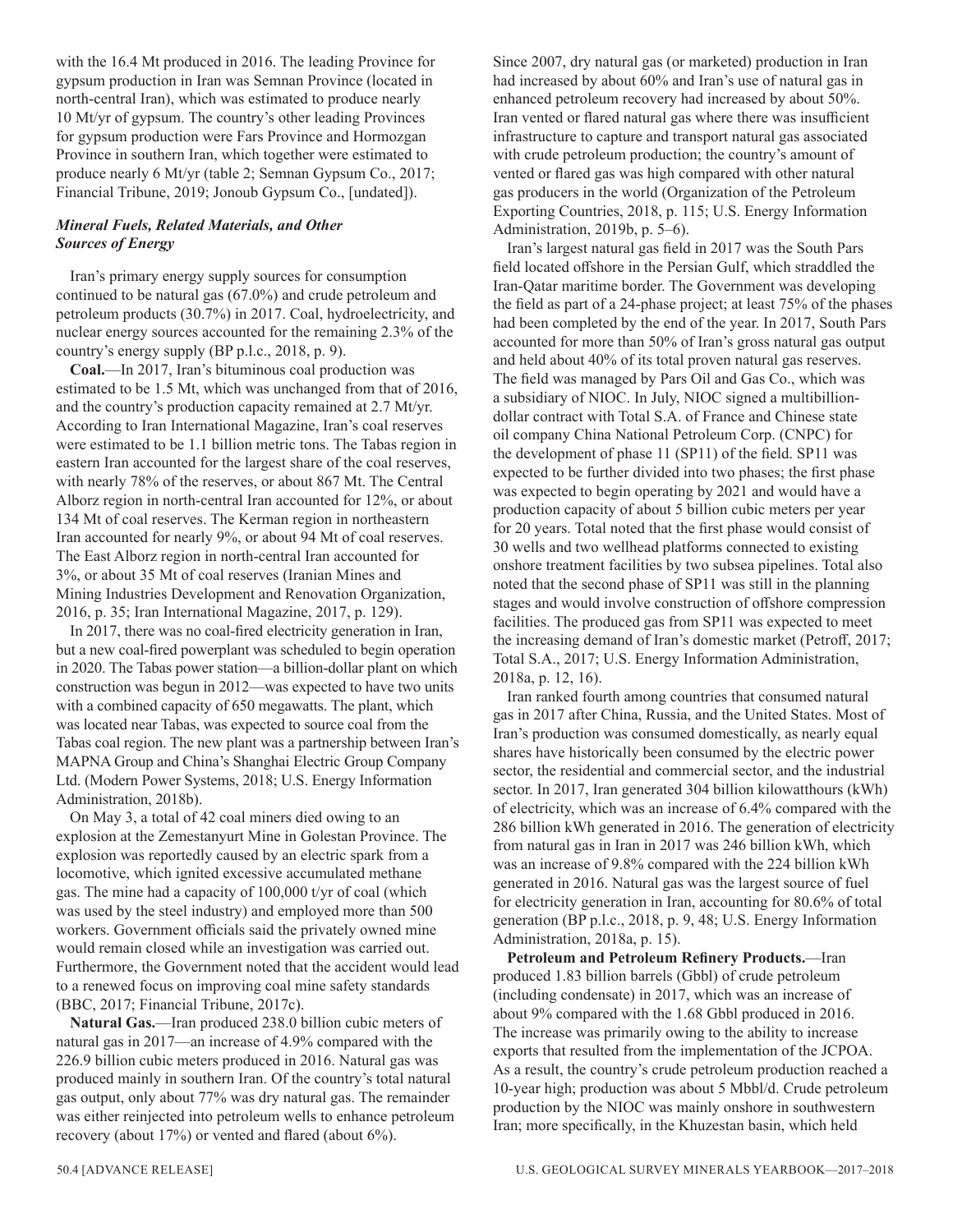80% of Iran's total onshore reserves and accounted for about 85% of Iran's total crude petroleum production capacity. Iran also produced crude petroleum from many onshore and offshore fields that were shared with Iraq, Kuwait, Qatar, and Saudi Arabia (BP p.l.c., 2018, p. 14; U.S. Energy Information Administration, 2018a, p. 4, 6–7).

Nearly one-half of Iran's production of crude petroleum was exported in 2017; key destinations were Asia (China, India, and the Republic of Korea) and Europe (mainly Turkey, but also Croatia, France, Greece, Italy, Malta, the Netherlands, Poland, and Spain). Three terminals located in the Persian Gulf handled almost all Iran's crude petroleum exports; namely, Kharg Island, Lavan Island, and Sirri Island. With a storage capacity of about 28 million barrels (Mbbl) of crude petroleum, Kharg Island was the main export terminal in Iran; it had a loading capacity of up to 7 Mbbl/d. Lavan Island and Sirri Island were smaller terminals that had storage capacities of 5.5 Mbbl and 4.5 Mbbl of crude petroleum, respectively (Financial Tribune, 2016a; Organization of the Petroleum Exporting Countries, 2018; p. 56; U.S. Energy Information Administration, 2018a, p. 8–10).

Iran's total crude refinery capacity was 1.90 Mbbl/d in 2017, and its refineries produced 1.68 Mbbl/d, which was an increase of 3.8% compared with the 1.62 Mbbl/d (revised) produced in 2016. Iran's refinery production capacity ranked second among the members of the Organization of the Petroleum Exporting Countries (OPEC); Saudi Arabia ranked first with 2.9 Mbbl/d of refinery capacity. Other leading OPEC countries with refinery production capacity in 2016 were Venezuela (1.89 Mbbl/d, slightly below Iran), the United Arab Emirates (1.12 Mbbl/d), Kuwait (0.76 Mbbl/d), Algeria (0.65 Mbbl/d), and Iraq (0.64 Mbbl/d). OPEC's overall total refinery capacity in 2017 was 11.4 Mbbl/d, which represented about 12% of the world total of about 96.9 Mbbl/d (Organization of the Petroleum Exporting Countries, 2018, p. 38–42).

**Uranium.**—The AEOI's uranium mining operations in Iran in 2017 were at the Gachin Mine and the Saghand Mine. The Bandar Abbas uranium plant, which began operations in 2006, produced about 21 t/yr of uranium from the Gachin Mine through acid leaching, which was then delivered to the Isfahan conversion plant. In 2015, uranium ore extraction began at the Saghand underground mine, which had resources of 900 t of contained uranium in material with a grade of 0.055% uranium; the associated Ardakan uranium plant was expected to produce 50 t/yr of uranium from Saghand ore using acid leaching. The Saghand-Ardakan operation produced an estimated 25 to 30 t of uranium in 2017; and total uranium production in Iran in 2017 was estimated to be 50 t of uranium content. Iran's indicated and inferred resources were reported to be about 1,290 t and 3,130 t of contained uranium, respectively. Iran's uranium-mining operations and processing facilities were part of its broader nuclear program, which also included nuclear powerplants, nuclear research sites, a research reactor, and uranium enrichment plants (World Nuclear Association, 2018).

# **MINERAL INDUSTRY HIGHLIGHTS IN 2018**

In 2018, the GDP of Iran decreased by 3.9% in real terms compared with an increase of 3.7% in 2017. Iran's nominal GDP was \$452 billion. The reimposition of international sanctions by the United States starting in November 2018 (the United States pulled out of the JCPOA in May 2018), a decrease in exports, and a decrease in crude petroleum prices and production, had a negative effect on economic output. Iran's economy was largely driven by the hydrocarbon sector; other leading sectors included agriculture, financial services, and manufacturing. In early 2018 (the latest period for which data were available), the hydrocarbon sector made up 19.6% of the GDP, whereas the mineral industry's share of the GDP remained at between 5% and 6% (Iran International Magazine, 2018, p. 27; Central Bank of the Islamic Republic of Iran, 2019, p. 2; International Monetary Fund, 2019a; 2019b, p. 161; World Bank, The, 2019).

### **Production**

Notable increases in Iran's mineral production in 2018 compared with production in 2017 included that of antimony, which increased by 100%; smelted primary copper, 79%; refined primary copper, 66%; smelted secondary copper, 41%; uranium, 40%; DRI, 33%; refined secondary copper, 29%; copper (leaching), 19%; raw steel, 18%; manganese (gross) and urea, 17%; manganese (content), 16%; and barite, 14%. Notable decreases in production included that of boron, which decreased by 100% (to zero); smelted primary magnesium, by 67%; refined primary lead, 15%; and refined secondary lead, 15%. Data on mineral production are in table 1.

#### **Commodity Review**

#### *Metals*

**Bauxite and Alumina and Aluminum.**—Bauxite production in Iran in 2018 was estimated to be 700,000 t. During the year, the Government remained focused on developing its bauxite interests in Guinea. More specifically, in March, Mines and Metals Engineering GmbH (an Iranian firm registered in Germany) reported that it had started the process of prequalification of bidders for the SBDT bauxite project, which was a joint venture between IMIDRO (51%) and the Government of Guinea (49%). The project required engineering design; machinery supply and construction work, including crushing, storing, and grinding units; and transferring slurry through a 325-kilometer pipeline (Financial Tribune, 2018).

Aluminum production in Iran in 2018 was estimated to be 350,000 t. SALCO continued with plans to develop an aluminum smelter in Bushehr Province; development of the smelter, which would have an aluminum capacity of 300,000 t/yr, was delayed until 2019. SALCO's ownership in the plant was 51% by Iran's Ghadir Investment and 49% by IMIDRO. New smelter capacity could increase Iran's aluminum production by as much as 70% during the next several years (Onstad, 2018).

**Iron and Steel.**—In 2018, Iran's iron ore production increased by 7% to 36.4 Mt from 34.0 Mt in 2017. The increase in iron ore production was likely owing to a 33% increase in DRI production, which increased to nearly 25.8 Mt from 19.4 Mt in 2017. The increase in iron ore demand by DRI producers was partially offset by a decline in iron ore exports, which fell to 17.2 Mt—a decrease of 21% from the 21.8 Mt exported in 2017. China remained the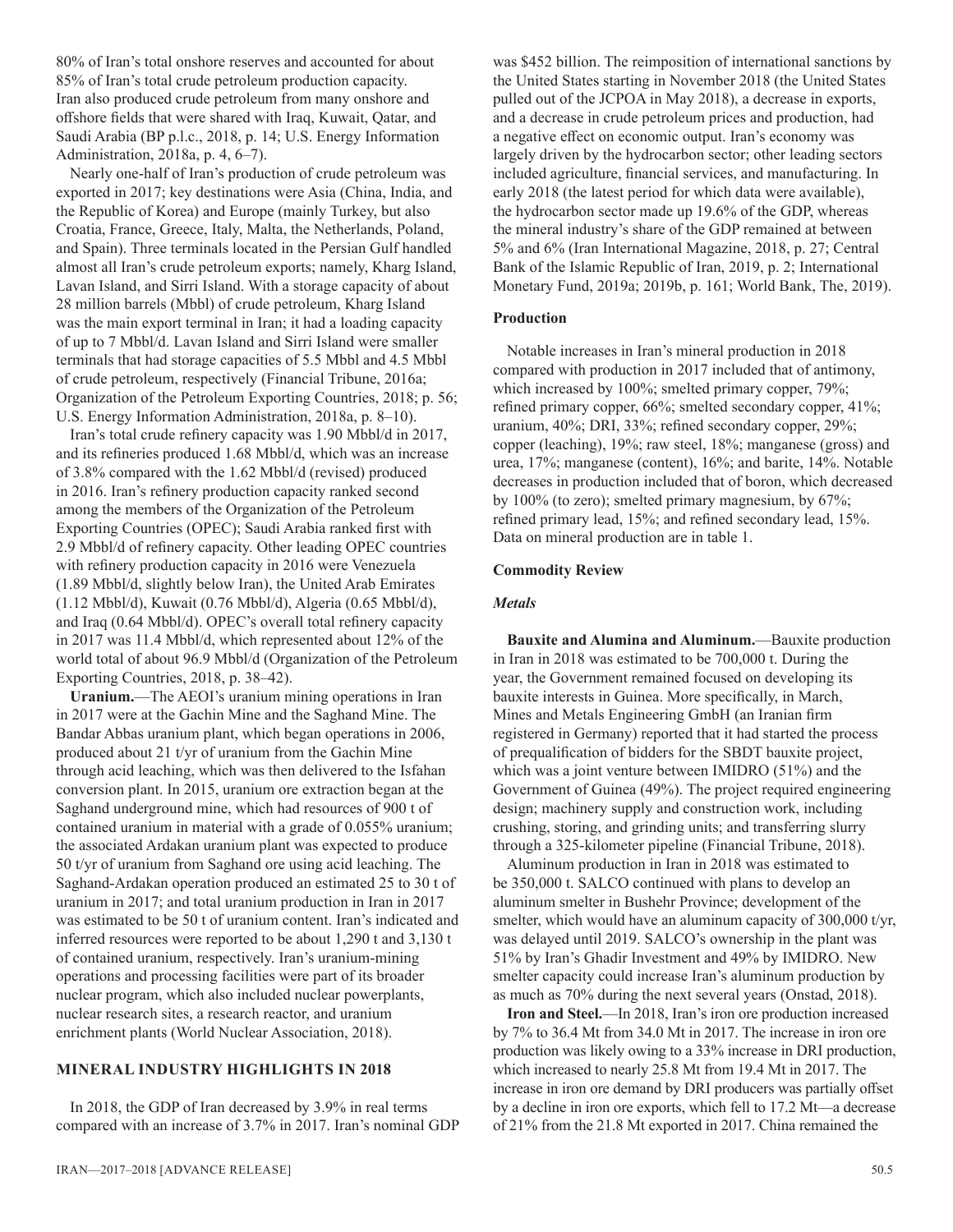leading export destination for Iran's iron ore in 2018, accounting for nearly 95% of Iran's iron ore exports (Argus Metals International, 2019; World Steel Association, 2019, p. 102).

Iran's production of raw steel increased by 3.8 Mt, or 18%, to 25.0 Mt in 2018, which was a record-high level. The increase in steel production was owing primarily to an increase in steel exports, by 1.8 Mt to 9.2 Mt in 2018 from 7.4 Mt in 2017. The U.S. International Trade Administration noted that Iran's steel exports as a share of its total steel production increased to 37%, which was the highest level in more than a decade. Thailand was the leading export destination for Iran's steel exports in 2018, accounting for 17% of the total. Other leading destinations for Iran's steel exports were the United Arab Emirates, 16%; Iraq, 13%; and Indonesia, 12% (U.S. International Trade Administration, 2019, p. 3, 6).

# *Industrial Minerals*

**Cement.**—Iran's production of cement increased by more than 5% to an estimated 58 Mt in 2018. In August, the head of the Industry, Mining, and Trade Organization of Bushehr Province reported that a new cement plant would soon be opened for operations; Monde Dashti Cement Co. was expected to start up a cement plant with an annual capacity of 2.0 Mt/yr of cement in 2019. Iranian officials planned to expand the country's total cement capacity by 2025 to 120 Mt/yr from 85 Mt/yr in 2018 (Mining News Agency, 2018; Global Cement, 2019).

**Barite.**—Iran's production of barite increased by about 14% to an estimated 490,000 t in 2018. The increase in production was likely owing to an increase in demand for drilling material by the domestic crude petroleum and natural gas industries, and an increase in demand for exports, especially to Qatar. In 2018, Mehdi Abad Zinc Co. (a subsidiary of K.D.D. Group) was the primary producer of barite in Iran, with a production capacity of 600,000 t/yr; the Mehdi Abad Mine was located in Yazd Province in central Iran (table 2; Fast Markets IM, 2017).

# *Mineral Fuels and Related Materials*

**Natural Gas.**—Iran remained the third-ranked producer of natural gas in the world in 2018, as its production increased by 4.4% to 248.5 billion cubic meters; the increase was owing primarily to the continued development of phases in the South Pars project. During the year, production ramped up at phases 19, 20, and 21, which started operating in 2017; phases 13, 14, 22, 23, and 24 started operations in 2018 and were expected to fully ramp up in 2019. Overall, more than 90% of the planned 24 phases of the South Pars project were operating by the end of 2018. Phase 11 of the project was expected to start operating in 2022. During 2018, both Total and CNPC suspended their investments and withdrew from Phase 11 in response to the United States reinstating sanctions on Iran as part of the United States' withdrawal from the JCPOA. According to the BP Statistical Review of World Energy, Iran held the world's largest natural gas reserves at the end of 2018, with 1,128 trillion cubic feet; Iran's reserves represented 16.2% of the total world reserves (Thomson Reuters, 2018; BP p.l.c., 2019, p. 30; U.S. Energy Information Administration, 2019a, p. 4).

**Petroleum and Petroleum Products.**—Iran's production of crude petroleum (including condensate) decreased by 6.2% to 1.72 Gbbl in 2018; Iran's ranking among the world's largest crude petroleum producers declined to fifth behind the United States, which produced 5.59 Gbbl; Saudi Arabia, 4.49 Gbbl; Russia, 4.18 Gbbl; and Canada, 1.90 Gbbl. Iran's decrease in production was owing primarily to a decrease in exports related to the United States' withdrawal from the JCPOA. Iran's crude petroleum reserves at the end of 2018 were 155.6 Gbbl, which accounted for 9.0% of the world total, according to the BP Statistical Review of World Energy. Iran held the fourth-largest crude petroleum reserves in the world behind Venezuela, which had 303.3 Gbbl of reserves; Saudi Arabia, 297.7 Gbbl; and Canada, 167.8 Gbbl (U.S. Energy Information Administration, 2018c; BP p.l.c., 2019, p. 14, 16).

# **Outlook**

Iran's economy is projected to remain weak during the next 2 years. The GDP is projected to decrease by 6.0% in 2019 and to increase slightly by 0.2% in 2020 owing to the reinstatement of United States sanctions and an expected reduction in crude petroleum exports, according the International Monetary Fund. Still, numerous production-capacity expansion projects, especially for metals and mineral fuels, are either currently in progress or planned. Noteworthy increases in production are expected from the SALCO aluminum smelter, the Zarshouran gold mine, the Mehdi Abad lead-silver-zinc mine, the NICICO copper mines, and the South Pars natural gas field, and production of coal to power the Tabas power station is also expected to increase. Maintenance of current levels of hydrocarbon output in the country will depend on technological upgrades, development of new fields, and the full lifting of international sanctions on Iran to increase exports (International Monetary Fund, 2019b, p. 161).

# **References Cited**

- Angel, Maytaal, 2017, Iran signs \$1 billion deal to develop Mehdiabad zinc mine: Thomson Reuters, March 13. (Accessed January 24, 2020, at https://www.reuters.com/article/us-iran-zinc/iran-signs-1-billion-deal-todevelop-mehdiabad-zinc-mine-idUSKBN16K290.)
- Argus Metals International, 2019, Iranian iron ore exporters stay the course: Argus Media group, Metal-Pages, July 23. (Accessed January 17, 2020, at https://www.argusmedia.com/en/news/1944913-iranian-iron-ore-exportersstay-the-course.)
- BBC, 2017, Iran coal mine explosion death toll rises to 42: BBC, May 9. (Accessed December 4, 2019, at https://www.bbc.com/news/world-middleeast-39856634.)
- BP p.l.c., 2018, BP statistical review of world energy—June 2018: London, United Kingdom, BP p.l.c., 56 p. (Accessed December 19, 2018, at https://www.bp.com/content/dam/bp/en/corporate/pdf/energy-economics/ statistical-review/bp-stats-review-2018-full-report.pdf.)
- BP p.l.c., 2019, BP statistical review of world energy—June 2019: London, United Kingdom, BP p.l.c., 64 p. (Accessed January 23, 2020, at https://www.bp.com/content/dam/bp/business-sites/en/global/corporate/pdfs/ energy-economics/statistical-review/bp-stats-review-2019-full-report.pdf.)
- Central Bank of the Islamic Republic of Iran, 2018, Economic trends: Central Bank of the Islamic Republic of Iran, no. 91, Fourth quarter 1396 (2017/2018), July, 31 p. (Accessed January 10, 2020, at https://www.cbi.ir/ page/18048.aspx.)
- Central Bank of the Islamic Republic of Iran, 2019, Economic trends: Central Bank of the Islamic Republic of Iran, no. 92, First quarter 1397 (2018/2019), October, 31 p. (Accessed January 17, 2020, at https://www.cbi.ir/page/ 18426.aspx.)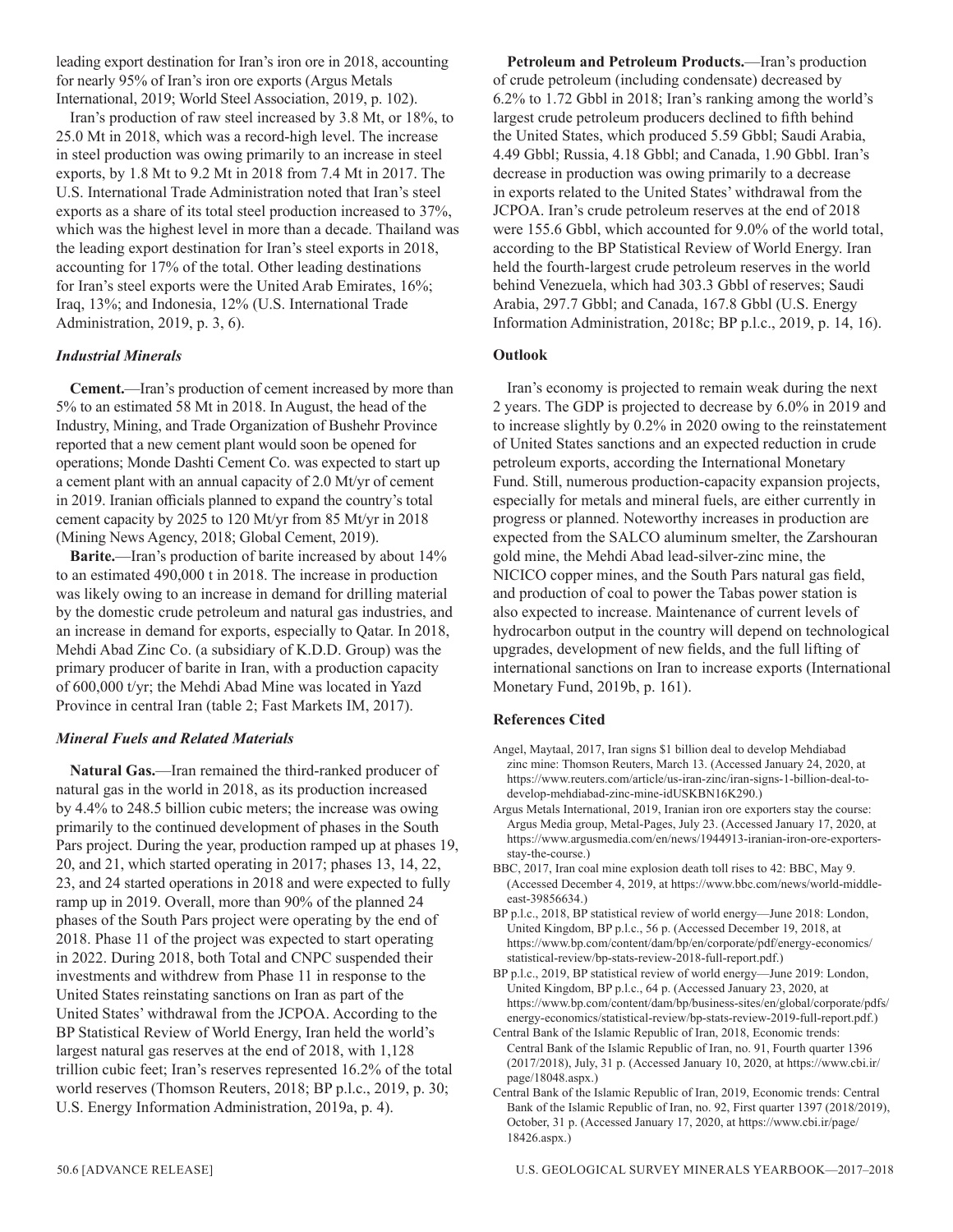Crangle, R.D., Jr., 2018, Gypsum: U.S. Geological Survey Mineral Commodity Summaries 2018, p. 74–75.

Crangle, R.D., Jr., 2019, Gypsum: U.S. Geological Survey Mineral Commodity Summaries 2019, p. 74–75.

Fast Markets IM, 2017, Qatar freight embargo raises fears of a barytes squeeze: Fast Markets IM, June 23. (Accessed January 22, 2020, at https://www.indmin.com/Article/3727502/Oilfield-minerals/Qatar-freightembargo-raises-fears-of-a-barytes-squeeze.html.)

Financial Tribune, 2016a, Kharg terminal expands oil loading capacity: Financial Tribune [Tehran, Iran], December 23. (Accessed January 10, 2020, at https://financialtribune.com/articles/energy/56007/kharg-terminal-expandsoil-loading-capacity.)

- Financial Tribune, 2016b, Major aluminum plant to come on stream by May 2017: Financial Tribune [Tehran, Iran], July 24. (Accessed January 10, 2020, at https://financialtribune.com/articles/economy-domesticeconomy/46184/major-aluminum-plant-to-come-on-stream-by-may-2017.)
- Financial Tribune, 2017a, \$3.3b trade surplus in Iran's mining sector: Financial Tribune [Tehran, Iran], April 25. (Accessed January 9, 2020, at https://financialtribune.com/articles/economy-businessand-markets/63115/33b-trade-surplus-in-irans-mining-sector.)

Financial Tribune, 2017b, 2 iron ore plants inaugurated: Financial Tribune [Tehran, Iran], December 29, 2017. (Accessed January 9, 2020, at https://financialtribune.com/articles/economy-business-and-markets/78882/ 2-iron-ore-plants-inaugurated.)

Financial Tribune, 2017c, Blast-hit coal mine to remain shut for six months: Financial Tribune [Tehran, Iran], May 7. (Accessed December 4, 2019, at https://financialtribune.com/articles/economy-business-and-markets/63946/ blast-hit-coalmine-to-remain-shut-for-six-months.)

Financial Tribune, 2017d, Iran 2025 steel vision reviewed: Financial Tribune [Tehran, Iran], June 14. (Accessed January 10, 2020, at https://financialtribune.com/articles/economy-business-and-markets/66457/ iran-2025-steel-vision-reviewed.)

Financial Tribune, 2017e, Iran to add 336,000 tons of aluminum capacity in 2018: Financial Tribune [Tehran, Iran], October 24. (Accessed November15, 2019, at https://financialtribune.com/articles/economy-business-and-markets/74879/ iran-to-add-336000-tons-of-aluminum-capacity-in-2018.)

Financial Tribune, 2018, New lease of life for Iranian bauxite project in Guinea: Financial Tribune [Tehran, Iran], April. (Accessed January 21, 2020, at https://financialtribune.com/articles/economy-business-and-markets/84707/ new-lease-of-life-for-iranian-bauxite-project-in-guinea.)

Financial Tribune, 2019, Semnan gypsum output at 10m tons p.a.: Financial Tribune [Tehran, Iran], December 30. (Accessed January 21, 2020, at https://financialtribune.com/articles/domestic-economy/101462/ semnan-gypsum-output-at-10m-tons-pa.)

Flanagan, D.M., 2018, Copper: U.S. Geological Survey Mineral Commodity Summaries 2018, p. 52–53.

Global Cement, 2017a, Iran cement producers urged to export to Russia: Pro Global Media Ltd., June 12. (Accessed December 4, 2019, at http://www.globalcement.com/news/item/6202-iranian-cement-producersurged-to-export-to-russia.)

Global Cement, 2017b, The cement sector of Iran: Pro Global Media Ltd., April 3. (Accessed December 4, 2019, at http://www.globalcement.com/ magazine/articles/1022-the-cement-sector-of-iran.)

Global Cement, 2019, Iranian official says trade sanctions have not slowed cement exports: Pro Global Media Ltd., January 9. (Accessed January 22, 2020, at https://www.globalcement.com/news/item/ 8580-iranian-official-says-trade-sanctions-have-not-slowed-cement-exports.)

International Monetary Fund, 2017, 2017 Article IV consultation—Press release; staff report; and statement by the Executive Director for the Islamic Republic of Iran: International Monetary Fund, February, 69 p. (Accessed November 15, 2019, at https://www.imf.org/~/media/Files/Publications/ CR/2017/cr1762.ashx.)

International Monetary Fund, 2018a, 2018 Article IV consultation—Press release; staff report; and statement by the Executive Director for the Islamic Republic of Iran: International Monetary Fund, March 29, 74 p. (Accessed November 15, 2019, at https://www.imf.org/~/media/Files/Publications/ CR/2018/cr1893.ashx.)

International Monetary Fund, 2018b, World economic outlook—April 2018: International Monetary Fund, April, 282 p. (Accessed October 5, 2018, at https://www.imf.org/~/media/Files/Publications/WEO/2018/April/text.ashx.)

International Monetary Fund, 2018c, World economic outlook database— April 2018: International Monetary Fund, April. (Accessed October 5, 2018, at http://www.imf.org/external/pubs/ft/weo/2018/01/weodata/index.aspx.)

and Renovation Organization, 101 p. (Accessed October 17, 2018, at

IRAN-Economy.html.)

http://imidro.gov.ir//parameters/imidro/modules/cdk/upload/content/general\_ content/223/1487486277673btha0fai80slub6u37jl6u9lg5.pdf.)

Iran International Magazine, 2016, Double issue: Iran International Magazine, December, no. 81, 51 p. (Accessed October 16, 2018, at http://www.iraninternationalmagazine.com/issue\_81/ii81.pdf.)

International Monetary Fund, 2019a, World economic outlook database— April 2019: International Monetary Fund, April. (Accessed May 7, 2019, at https://www.imf.org/external/pubs/ft/weo/2019/01/weodata/download.aspx.) International Monetary Fund, 2019b, World economic outlook—Growth slowdown, precarious recovery: International Monetary Fund, April, 216 p. (Accessed October 31, 2019, at https://www.imf.org/en/Publications/WEO/ Issues/2019/03/28/world-economic-outlook-april-2019#Full%20Report%20

Iran-daily.com, 2017, Iran, Guinea agree on bauxite transfer to Iran:

Iran-daily.com, 2018b, Iran eyes ranking among top 10 copper cathode

Iranian Mines and Mining Industries Development and Renovation Organization, [undated], IMIDRO in Iran economy: Iranian Mines and Mining Industries Development and Renovation Organization. (Accessed January 28, 2019, at http://imidro.gov.ir/general\_content/398-IMIDRO-

http://www.iran-daily.com/News/192507.html.)

http://www.iran-daily.com/News/213392.html.)

at http://www.iran-daily.com/News/215127.html.)

Iran-daily.com [Tehran, Iran], May 10. (Accessed December 10, 2019, at

Iran-daily.com, 2018a, IMIDRO: Mining sector exports fetched \$9b in a year: Iran-daily.com [Tehran, Iran], April 17. (Accessed December 11, 2019, at

producers: Iran-daily.com [Tehran, Iran], May 15. (Accessed January 9, 2020,

Iranian Mines and Mining Industries Development and Renovation Organization, 2016, Action report—An overview of actions taken by IMIDRO in 2015– 2016 and future plan: Iranian Mines and Mining Industries Development

and%20Executive%20Summary.)

Iran International Magazine, 2017, Double issue: Iran International Magazine, May, no. 83, 132 p. (Accessed January 17, 2020, at http://www.iraninternationalmagazine.com/issue\_83&84/ii83.pdf.)

Iran International Magazine, 2018, Double issue: Iran International Magazine, September, no. 88, 132 p. (Accessed January 29, 2019, at http://www.iraninternationalmagazine.com/issue\_88&89/II88.pdf.)

Iran Ministry of Industry, Mine, and Trade, 2015, Ministry of Industry, Mine, and Trade at a glance: Iran Ministry of Industry, Mine, and Trade, April 25. (Accessed January 28, 2019, at http://en.mimt.gov.ir/general\_content/233205- Ministry-of-Industry-Mine-Trade-at-Glance.html?t=General-content.)

Jonoub Gypsum Co., [undated], About Jonoub Gypsum. (Accessed January 21, 2020, at https://www.jonoubgypsum.com/about-us/.)

McRae, M.E., 2018, Barite: U.S. Geological Survey Mineral Commodity Summaries 2018, p. 28–29.

McRae, M.E., 2019, Barite: U.S. Geological Survey Mineral Commodity Summaries 2019, p. 28–29.

Mehr News Agency, 2018, Iran exports \$1.6 billion worth of steel per year: Mehr News Agency, December 4. (Accessed December 19, 2019, at https://en.mehrnews.com/news/140196/Iran-exports-1-6-billion-worth-ofsteel-per-year.)

Me-metals.com, 2018, Iran iron ore exports jump 16% in February: Me-metals. com, March 10. (Accessed January 14, 2020, at http://www.me-metals.com/ News/NewsDetails.aspx?NID=1994.)

Metals News, 2017, Iran's SKS banks on exports to ramp up production: Metals News [Tehran, Iran], January 21. (Accessed December 5, 2019, at http://www.metalsnews.ir/index.php/en/iron-steel/titles/crude-steel/ item/1024-iran-s-sks-banks-on-exports-to-ramp-up-production.)

Mining News Agency, 2018, The opening of a cement unit with a capacity of 2 million tons a week: Mining News Agency, August 26. (Accessed January 22, 2020, at http://www.miningnewspro.com/News/244972/ The-opening-of-a-cement-unit-with-a-capacity-of-2-million-tons-a-week.)

Modern Power Systems, 2018, Coal power: a surprisingly large number of projects in the pipeline: Modern Power Systems, October 17. (Accessed January 16, 2020, at https://www.modernpowersystems.com/features/ featurecoal-power-a-surprisingly-large-number-of-projects-in-thepipeline-6905457/.)

Onstad, Eric, 2018, Iran on track to launch aluminum smelter in 2019, be self-sufficient: Thomson Reuters, April 24. (Accessed January 21, 2020, at https://www.reuters.com/article/us-aluminium-iran-smelter/iran-on-track-tolaunch-aluminum-smelter-in-2019-be-self-sufficient-idUSKBN1HV2BR.)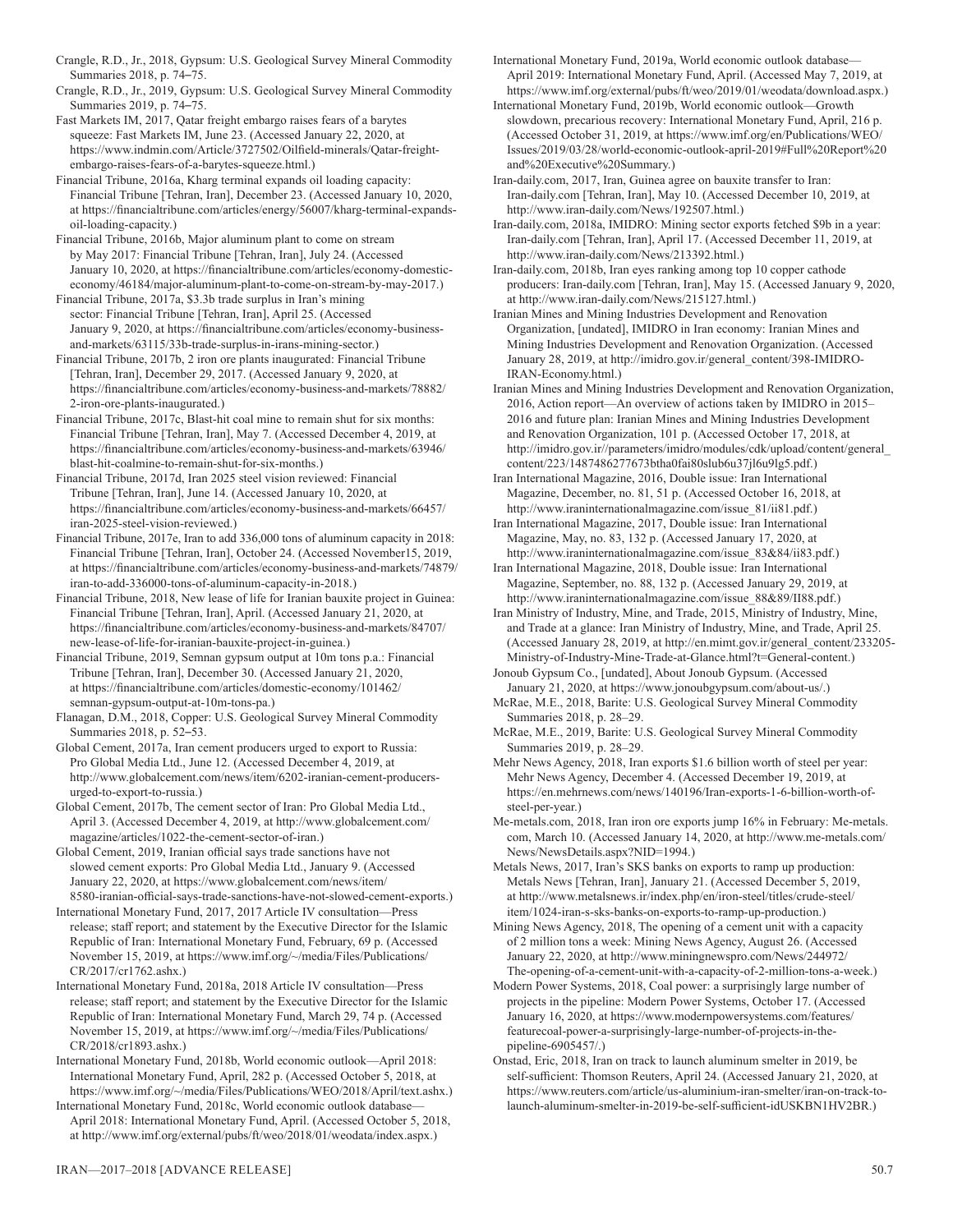Organization of the Petroleum Exporting Countries, 2018, Annual statistical bulletin: Organization of the Petroleum Exporting Countries, 130 p. (Accessed January 31, 2019, at http://www.thegulfintelligence.com/ mediafiles/downloadfile/4833753a-f159-46f2-8dc0-f2335344ebe6.pdf.)

Petroff, Alanna, 2017, Iran signs \$2 billion gas deal with energy giant Total: CNN Money, July 3. (Accessed January 31, 2019, at https://money.cnn.com/ 2017/07/03/news/iran-total-sign-2-billion-gas-deal/index.html.)

Polyak, D.E., 2019, Molybdenum: U.S. Geological Survey Mineral Commodity Summaries 2019, p. 110–111.

Semnan Gypsum Co., 2017, Semnan gypsum is the main source of gypsum in the country, April. (Accessed January 21, 2020, at http://www.irgypsum.com/ 2017/04/.)

Singerling, S.A., 2018, Fluorspar: U.S. Geological Survey Mineral Commodity Summaries 2018, p. 60–61.

South East Iron and Steel Institute, 2019, Iran's SKS raises capital to help fund expansion: South East Iron and Steel Institute, February 19. (Accessed May 8, 2020, at http://www.seaisi.org/News/8263/Irans+SKS+raises+capital+ to+help+fund+expansion.)

Tanner, A.O., 2018, Feldspar and nepheline syenite: U.S. Geological Survey Mineral Commodity Summaries 2018, p. 58–59.

Tanner, A.O., 2019, Feldspar and nepheline syenite: U.S. Geological Survey Mineral Commodity Summaries 2019, p. 58–59.

The World Bank, 2019, Islamic Republic of Iran—Overview. (Accessed January 15, 2020, at https://www.worldbank.org/en/country/iran/overview.) Thomson Reuters, 2015, Guinea renews bauxite contract with Iran: London,

United Kingdom, Thomson Reuters, August 9. (Accessed October 18, 2018, at http://af.reuters.com/article/guineaNews/idAFL5N10K0MK20150809.) Thomson Reuters, 2018, CNPC suspends investment in Iran's South Pars after

U.S. pressure—Sources: London, United Kingdom, Thomson Reuters, December 12. (Accessed January 23, 2020, at https://www.reuters.com/ article/us-china-iran-gas-sanctions/cnpc-suspends-investment-in-irans-southpars-after-u-s-pressure-sources-idUSKBN1OB0RU.)

Total S.A., 2017, Iran: Total and NIOC sign contract for the development of phase 22 of the giant South Pars gas field: Paris, France, Total S.A., July 3. (Accessed January 16, 2020, at https://www.total.com/en/media/news/pressreleases/iran-total-and-nioc-sign-contract-development-phase-11-giant-southpars-gas-field.)

Tuck, C.A., 2018, Iron ore: U.S. Geological Survey Mineral Commodity Summaries 2018, p. 88–89.

Tuck, C.A., 2019, Iron ore: U.S. Geological Survey Mineral Commodity Summaries 2019, p. 88–89.

U.S. Department of the Treasury and U.S. Department of State, 2018, Guidance relating to lifting of certain U.S. sanctions pursuant to the Joint Comprehensive Plan of Action on implementation day: Washington, DC, U.S. Department of the Treasury and U.S. Department of State, January, May 8, 52 p. (Accessed January 29, 2019, at https://www.treasury.gov/ resource-center/sanctions/Programs/Documents/implement\_guide\_jcpoa.pdf.)

U.S. Energy Information Administration, 2018a, Iran: U.S. Energy Information Administration, April 9, 21 p. (Accessed January 29, 2019, at https://www.eia.gov/international/content/analysis/countries\_long/Iran/ archive/pdf/iran\_2018.pdf.)

U.S. Energy Information Administration, 2018b, Today in energy—Countries in and around the Middle East are adding coal-fired power plants: U.S. Energy Information Administration, May 11. (Accessed January 29, 2019, at https://www.eia.gov/todayinenergy/detail.php?id=36172.)

U.S. Energy Information Administration, 2018c, Today in energy—Iran has produced and exported less crude oil since sanctions announcement: U.S. Energy Information Administration, May 11. (Accessed January 23, 2020, at https://www.eia.gov/todayinenergy/detail.php?id=37352.)

U.S. Energy Information Administration, 2019a, Background reference— Iran: U.S. Energy Information Administration, January 7, 17 p. (Accessed January 31, 2019, at https://www.eia.gov/beta/international/analysis\_includes/ countries\_long/Iran/pdf/iran\_exe.pdf.)

U.S. Energy Information Administration, 2019b, Country analysis executive summary—Iran: U.S. Energy Information Administration, January 7, 9 p. (Accessed January 31, 2019, at https://www.eia.gov/international/content/ analysis/countries\_long/Iran/pdf/iran\_exe.pdf.)

U.S. International Trade Administration, 2019, Global steel trade monitor, steel exports report: Iran: International Trade Administration, March, 8 p. (Accessed January 21, 2020, at https://legacy.trade.gov/steel/countries/pdfs/ exports-iran.pdf.)

West, D.N., 2019, Clays: U.S. Geological Survey Mineral Commodity Summaries 2019, p. 48–49.

World Nuclear Association, 2018, Nuclear power in Iran: London, United Kingdom, World Nuclear Association Country Profile, April. (Accessed January 29, 2019, at http://www.world-nuclear.org/info/ Country-Profiles/Countries-G-N/Iran/.)

World Steel Association, 2018, Steel statistical yearbook 2018: World Steel Association, November, 126 p

World Steel Association, 2019, Steel statistical yearbook 2019: World Steel Association, November, 126 p.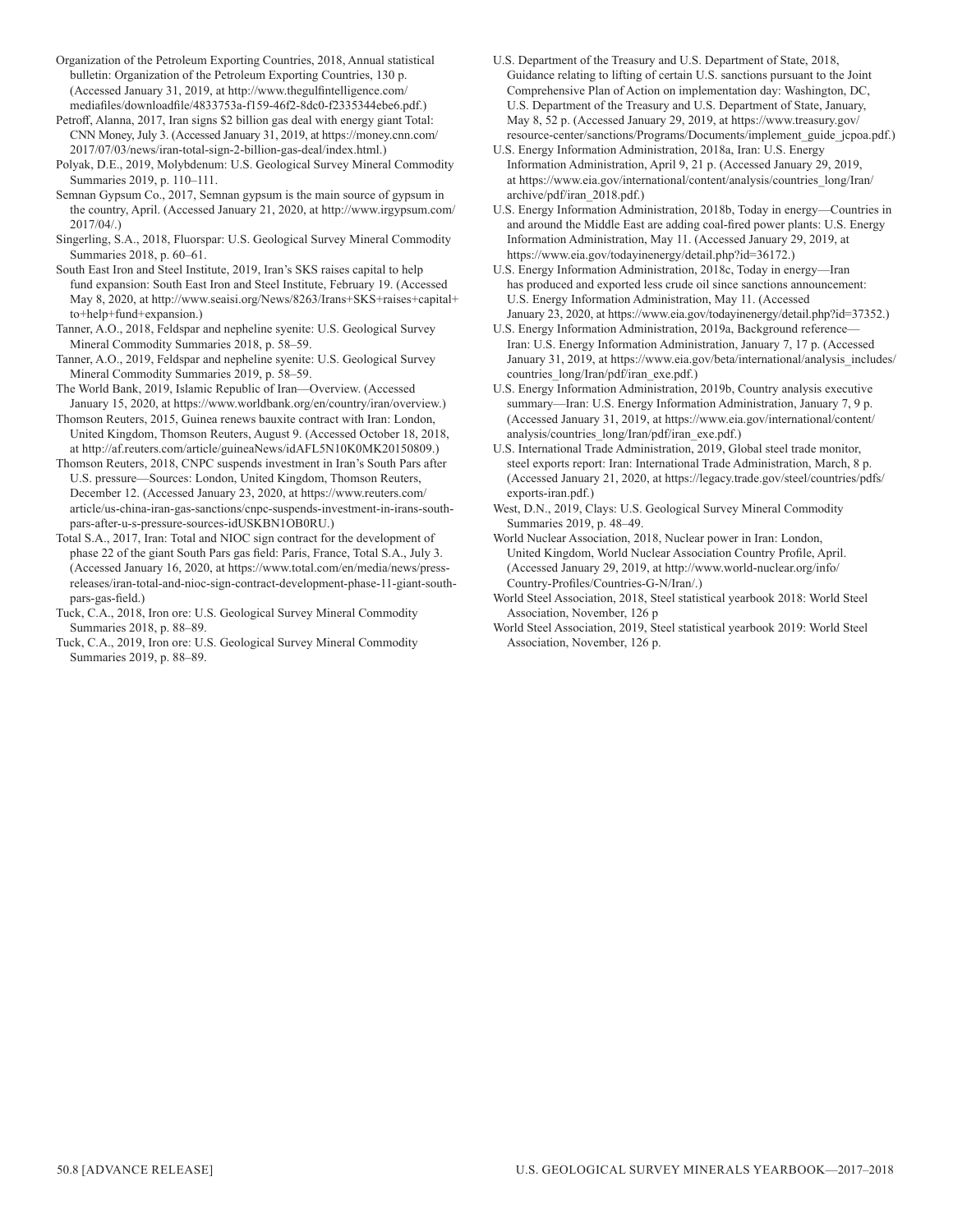# TABLE 1 IRAN: PRODUCTION OF MINERAL COMMODITIES $^{\rm l}$

# (Metric tons, gross weight, unless otherwise specified)

| Commodity $2$                                      | 2014                         | 2015                  | 2016                   | 2017                     | 2018                                                    |
|----------------------------------------------------|------------------------------|-----------------------|------------------------|--------------------------|---------------------------------------------------------|
| <b>METALS</b>                                      |                              |                       |                        |                          |                                                         |
| Aluminum:                                          |                              |                       |                        |                          |                                                         |
| Bauxite                                            | 748,297                      | 861,604               | $766,000$ r, e         | $735,000$ $\degree$      | $700,000$ e                                             |
| Alumina                                            | 251,000                      | 241,000               | 250,000 °              | $240,000$ $^{\circ}$     | 240,000 e                                               |
| Metal, primary                                     | 355,000                      | 355,000               | 360,000                | 340,000 $^{\circ}$       | 350,000 °                                               |
| Antimony, mine, Sb content <sup>e</sup>            | $220$ <sup>r</sup>           | 330 <sup>r</sup>      | $500$ r                | 300                      | 600                                                     |
| Chromium, mine, chromite, concentrate:             |                              |                       |                        |                          |                                                         |
| Gross weight                                       | 359,332                      | 276,570               | 342,332 r              | 324,200                  | 330,000 e                                               |
| $Cr_2O_3$ content                                  | 157,953                      | 142,810               | $162,100$ <sup>r</sup> | $155,000$ $\degree$      | $160,000$ $e$                                           |
| Copper:                                            |                              |                       |                        |                          |                                                         |
| Mine:                                              |                              |                       |                        |                          |                                                         |
| Ore, 0.6% to 1.2% Cu:                              |                              |                       |                        |                          |                                                         |
| Gross weight<br>thousand metric tons               | 35,900                       | 44,500                | 47,000 $^{\circ}$      | 47,000 $^{\circ}$        | 48,000 $^{\circ}$                                       |
| Cu content                                         | 216,800                      | 246,400               | 289,300                | 295,600                  | 300,000 e                                               |
| Concentrates, 29% to 35% Cu, Cu content            | 203,900                      | 233,400               | 275,900 r              | 288,900                  | 300,800                                                 |
| Leaching, electrowon, Cu content                   | 12,700                       | 13,000                | 13,400                 | 13,200                   | 15,700                                                  |
| Smelter:                                           |                              |                       |                        |                          |                                                         |
| Primary                                            | 156,500                      | 153,500               | 153,400                | 114,200                  | 204,100                                                 |
| Secondary                                          | 76,000                       | 82,100                | 72,200                 | 70,900                   | 100,300                                                 |
| Refinery:                                          |                              |                       |                        |                          |                                                         |
| Primary                                            | 124,000                      | 113,900               | $125,700$ <sup>r</sup> | 90,000                   | 149,600                                                 |
| Secondary                                          | 60,800                       | 59,900                | $61,700$ <sup>r</sup>  | 57,000                   | 73,300                                                  |
| Gold, mine, Au contente, 3<br>kilograms            | 3,300                        | 3,500                 | 3,700                  | 3,700                    | 3,700                                                   |
| Iron ore, mine:                                    |                              |                       |                        |                          |                                                         |
| thousand metric tons<br>Gross weight               | 51,544 <sup>r</sup>          | $48,427$ r            | 45,890 r               | 33,967                   | 36,435                                                  |
| Fe content                                         | 33,800 r<br>do.              | $31,800$ <sup>r</sup> | $30,100$ <sup>r</sup>  | 22,200                   | 23,900                                                  |
| Iron and steel:                                    |                              |                       |                        |                          |                                                         |
| Direct-reduced iron                                | do.<br>14,551                | 14,546                | 16,013                 | 19,401                   | 25,750                                                  |
| Pig iron                                           | do.<br>2,782                 | 2,459                 | 2,251                  | 2,293                    | 2,362                                                   |
| Raw steel, ingots, and castings                    | $16,331$ <sup>r</sup><br>do. | 16,146                | 17,895                 | 21,236                   | 25,000                                                  |
| Lead:                                              |                              |                       |                        |                          |                                                         |
| Mine, concentrate: <sup>e</sup>                    |                              |                       |                        |                          |                                                         |
| Gross weight                                       | 94,000                       | 87,000                | $90,000$ r             | 92,000                   | 92,000                                                  |
| Pb content                                         | 44,000                       | 40,800                | 47,000 $r$             | 48,000                   | 48,000                                                  |
| Refinery: <sup>e</sup>                             |                              |                       |                        |                          |                                                         |
| Primary                                            | $17,000$ <sup>r</sup>        | $18,000$ <sup>r</sup> | $14,000$ <sup>r</sup>  | 20,000                   | 17,000                                                  |
| Secondary                                          | 55,000 r                     | 60,000                | $72,000$ <sup>r</sup>  | 80,000                   | 68,000                                                  |
| Magnesium, primary, metal <sup>e</sup>             | 500                          | 1,000                 | 2,000                  | 3,000                    | 1,000                                                   |
| Manganese, mine: <sup>e</sup>                      |                              |                       |                        |                          |                                                         |
| Gross weight                                       | 140,000                      | 86,500                | 79,000 r               | 96,000                   | 112,000                                                 |
| Mn content                                         | 56,600                       | 35,000                | 31,900 r               | 38,800                   | 44,900                                                  |
| Mercury, Hg content                                | 12                           | 14                    | 3 <sup>r</sup>         | $\overline{\phantom{a}}$ | $\hspace{0.1cm}$ -- $\hspace{0.1cm}$ e $\hspace{0.1cm}$ |
| Molybdenum, mine, concentrate:                     |                              |                       |                        |                          |                                                         |
| Gross weight                                       | $6,200$ $\degree$            | 6,705                 | 6,500 °                | 6,500 °                  | 6,500 °                                                 |
| Mo content                                         | 3,494                        | 3,500 °               | 3,500 °                | 3,500 °                  | 3,500 °                                                 |
| kilograms<br>Silver, mine, Ag content <sup>e</sup> | 80,000                       | 90,000                | 90,000                 | 90,000                   | 90,000                                                  |
| Zinc:                                              |                              |                       |                        |                          |                                                         |
| Mine, concentrate:                                 |                              |                       |                        |                          |                                                         |
| Gross weight                                       | 282,000                      | 252,000               | $270,000$ r, e         | $280,000$ $\degree$      | $260,000$ $\degree$                                     |
| Zn content                                         | 139,000                      | 124,000               | 135,000 r              | $140,000$ $\degree$      | $140,000$ <sup>e</sup>                                  |
| Smelter                                            | 145,000                      | 138,000               | $135,000$ <sup>r</sup> | 140,000                  | 130,000                                                 |
| INDUSTRIAL MINERALS                                |                              |                       |                        |                          |                                                         |
| Arsenic trioxide <sup>e</sup>                      | 110                          | 110                   | 110                    | 110                      | 110                                                     |
| Barite                                             | 440,741                      | 340,318 <sup>r</sup>  | 399,750 r              | 430,000 $^{\circ}$       | 490,000 c                                               |
|                                                    |                              |                       |                        |                          |                                                         |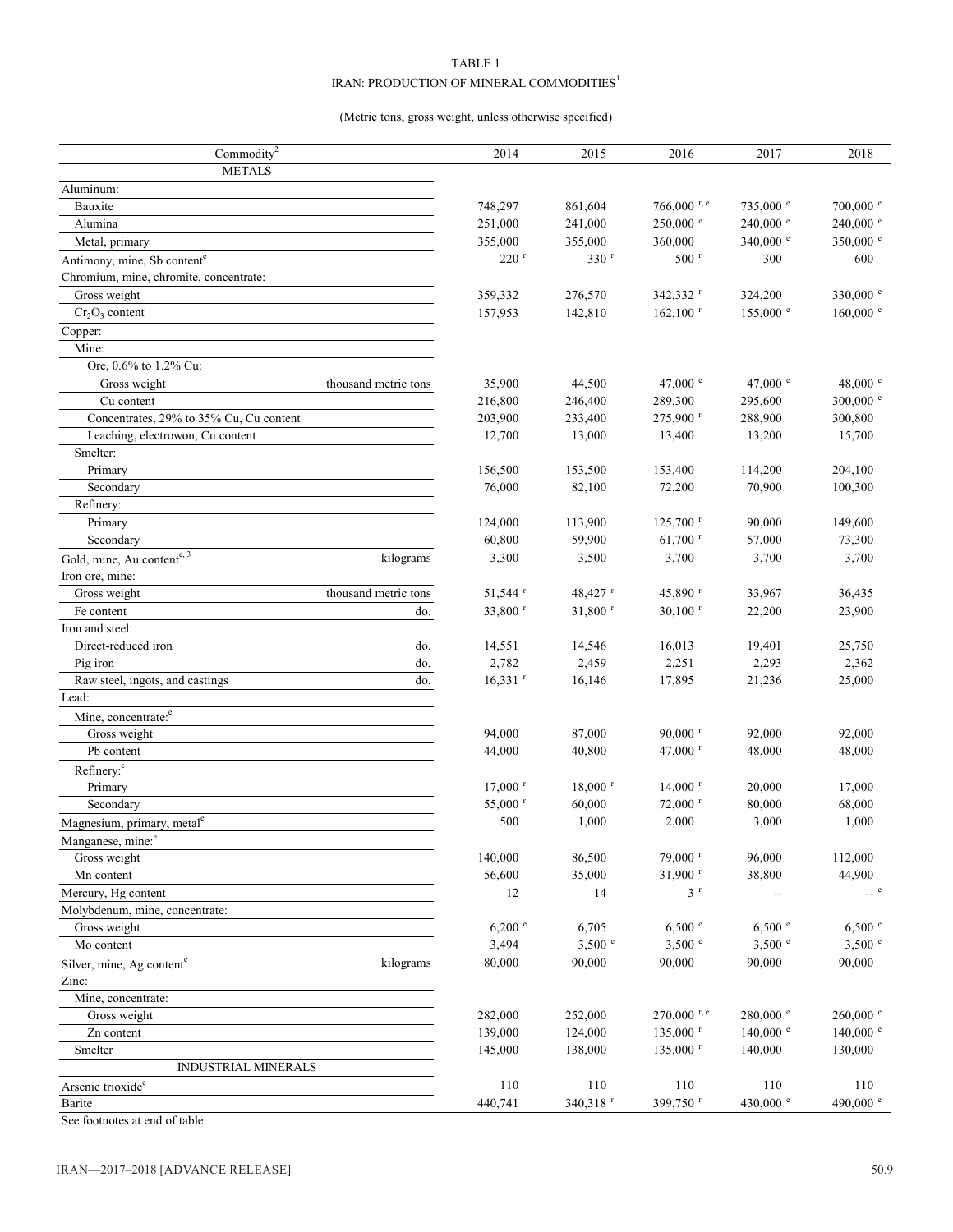# TABLE 1—Continued IRAN: PRODUCTION OF MINERAL COMMODITIES<sup>1</sup>

#### (Metric tons, gross weight, unless otherwise specified)

| Commodity <sup>2</sup>                                               | 2014                     | 2015                        | 2016                        | 2017                 | 2018                 |
|----------------------------------------------------------------------|--------------------------|-----------------------------|-----------------------------|----------------------|----------------------|
| INDUSTRIAL MINERALS-Continued                                        |                          |                             |                             |                      |                      |
| Boron, borates                                                       | 1,383                    | 675                         | 700 <sup>e</sup>            | 700 e                | $\sim$ e             |
| Celestite                                                            | 41,050                   | 36,760                      | 37,000 r, e                 | 37,000 $^{\circ}$    | 37,000 e             |
| Cement, hydraulic<br>thousand metric tons                            | 66,700                   | 58,600                      | 55,000 r, e                 | 55,000 °             | 58,000 °             |
| Clay:                                                                |                          |                             |                             |                      |                      |
| Bentonite <sup>e</sup>                                               | 420,000 $r$              | 436,000                     | 356,000 r                   | 356,000              | 360,000              |
| Kaolin                                                               | 820,067 $r$              | 791,193 <sup>r</sup>        | 790,000 r                   | 790,000 °            | 790,000 °            |
| Unspecified <sup>e</sup>                                             | 600,000                  | 600,000                     | 600,000                     | 600,000              | 600,000              |
| Diatomite                                                            | 9,912                    | 9,500 °                     | 9,500 °                     | $10,000$ $\degree$   | $10,000$ $e$         |
| Feldspar                                                             | 1,055,368                | 736,149                     | 784,412 <sup>r</sup>        | 750,000 °            | 750,000 °            |
| Fluorspar                                                            | 78,736 <sup>r</sup>      | 39,286 <sup>r</sup>         | 70,820 r                    | $70,000$ $\degree$   | $70,000$ $\degree$   |
| kilograms<br>Gemstones, turquoise <sup>e</sup>                       | 21,000                   | 21,000                      | 21,000                      | 21,000               | 21,000               |
| thousand metric tons<br>Gypsum                                       | $19,550$ <sup>r</sup>    | $20,000$ $^{\circ}$         | $16,377$ <sup>r</sup>       | $16,000$ $\degree$   | $16,000$ $\degree$   |
| Lime <sup>e</sup><br>do.                                             | 2,800                    | 2,800                       | $2,900$ <sup>r</sup>        | 3,100                | 3,300                |
| Magnesite                                                            | $165,886$ <sup>r</sup>   | $165,073$ <sup>r</sup>      | 151,881 <sup>r</sup>        | 155,916              | $150,000$ e          |
| $\mathrm{Mica}^\mathrm{e}$                                           | $5,600$ <sup>r</sup>     | 5,600                       | $1,500$ <sup>r</sup>        | 1,500                | 1,500                |
| Nitrogen, N content:                                                 |                          |                             |                             |                      |                      |
| Ammonia                                                              | $2,446,100$ <sup>r</sup> | $2,641,900$ <sup>r</sup>    | $3,000,000$ <sup>r, e</sup> | 3,400,000 $^{\circ}$ | 3,400,000 $^{\circ}$ |
| Urea                                                                 | 1,600,000                | $1,800,000$ <sup>r, e</sup> | $2,200,000$ <sup>r, e</sup> | $2,400,000$ e        | $2,800,000$ e        |
| Perlite                                                              | 42,646 $r$               | $63,030$ <sup>r</sup>       | $17,083$ <sup>r</sup>       | $20,000$ $\degree$   | $20,000$ $\degree$   |
| Phosphate rock, ore:                                                 |                          |                             |                             |                      |                      |
| Gross weight <sup>e</sup>                                            | 120,000                  | $200,000$ <sup>r</sup>      | $250,000$ <sup>r</sup>      | 250,000              | 250,000              |
| $P_2O_5$ content                                                     | 36,500                   | $65,300$ <sup>r</sup>       | 77,900 r                    | 78,000 °             | 78,000 °             |
| Salt<br>thousand metric tons                                         | 3,940                    | $4,450$ <sup>r</sup>        | $3,000$ r, e                | 3,000 °              | 3,000 °              |
| Sand and gravel, industrial:                                         |                          |                             |                             |                      |                      |
| do.<br>Glass sand, quartzite and silica <sup>e</sup>                 | 1,500                    | 1,500                       | 1,500                       | 1,500                | 1,500                |
| Stone, crushed, unspecified <sup>e</sup>                             | 27,000                   | 27,000                      | 27,000                      | 27,000               | 27,000               |
| Sulfur, byproduct, natural gas and petroleum, S content <sup>e</sup> | $2,100,000$ <sup>r</sup> | 2,200,000                   | 2,200,000                   | 2,200,000            | 2,200,000            |
| Talc                                                                 | 112,500                  | 137,135                     | $130,000$ e                 | 130,000 °            | $130,000$ $\degree$  |
| Vermiculite                                                          | 1,200                    | 1,000                       | $1,000$ $e$                 | $1,000$ $\degree$    | $1,000$ $\degree$    |
| MINERAL FUELS AND RELATED MATERIALS                                  |                          |                             |                             |                      |                      |
| Coal:                                                                |                          |                             |                             |                      |                      |
| <b>Bituminous</b><br>thousand metric tons                            | 1,434                    | 1,470                       | $1,500$ $\degree$           | 1,500 °              | 1,500 °              |
| Lignite<br>do.                                                       | 2,700                    | 2,800 °                     | 2,800 °                     | 2,800 °              | 2,800 °              |
| Coke, metallurgical<br>do.                                           | 965                      | 980                         | 1,031                       | $1,000$ $^{\circ}$   | 1,000 °              |
| million cubic meters<br>Natural gas, dry basis                       | 212,796                  | 226,673                     | 226,905                     | 238,003              | 248,524              |
| Petroleum:                                                           |                          |                             |                             |                      |                      |
| thousand 42-gallon barrels<br>Crude                                  | $1,355,610$ <sup>r</sup> | $1,406,345$ <sup>r</sup>    | $1,678,476$ <sup>r</sup>    | 1,833,760            | 1,720,975            |
| do.<br>Natural gas liquids <sup>e</sup>                              | 160,000                  | 160,000                     | 160,000                     | 160,000              | 160,000              |
| Refinery:                                                            |                          |                             |                             |                      |                      |
| Distillate fuel oil<br>do.                                           | 178,047 r                | $182, 172$ <sup>r</sup>     | $179,084$ <sup>r</sup>      | 198,852              | 201,188              |
| Gasoline, motor<br>do.                                               | 137,788 r                | $141, 109$ <sup>r</sup>     | $138,714$ <sup>r</sup>      | 143,701              | 145,124              |
| Kerosene<br>do.                                                      | 45,990 <sup>r</sup>      | 43,034 $r$                  | 41,907 $^{r}$               | 43,472               | 44,640               |
| Residual fuel oil<br>do.                                             | 155,089 r                | 152,935 r                   | 147,425 <sup>r</sup>        | 140,051              | 141,109              |
| Other<br>do.                                                         | 88,184 <sup>r</sup>      | 88,190 <sup>r</sup>         | 84,985 $r$                  | 87,053               | 84,972               |
| Total<br>do.                                                         | $605,000$ <sup>r</sup>   | $607,000$ <sup>r</sup>      | 592,000 r                   | 613,000              | 617,000              |
| Uranium, mine, U content                                             | 45                       | 46                          | 50 <sup>e</sup>             | 50 <sup>e</sup>      | 70 <sup>°</sup>      |

<sup>e</sup>Estimated. <sup>r</sup>Revised. do. Ditto. -- Zero.

<sup>1</sup>Table includes data available through January 6, 2020. All data are reported unless otherwise noted. Totals and estimated data are rounded to no more than three significant digits; may not add to totals shown.

 ${}^{2}$ In addition to the commodities listed, bromine, caustic soda, crude construction materials (such as sand and shell), dimension stone, dolomite, ferroalloys, hafnium oxide, ilmenite, iron oxide pigments, limestone, nepheline syenite, pumice, selenium, silicomanganese, soda ash, zeolites, and zirconium metal may have been produced, but available information was inadequate to make reliable estimates of output.

<sup>3</sup>Includes gold recovered from the Sarcheshmeh copper complex.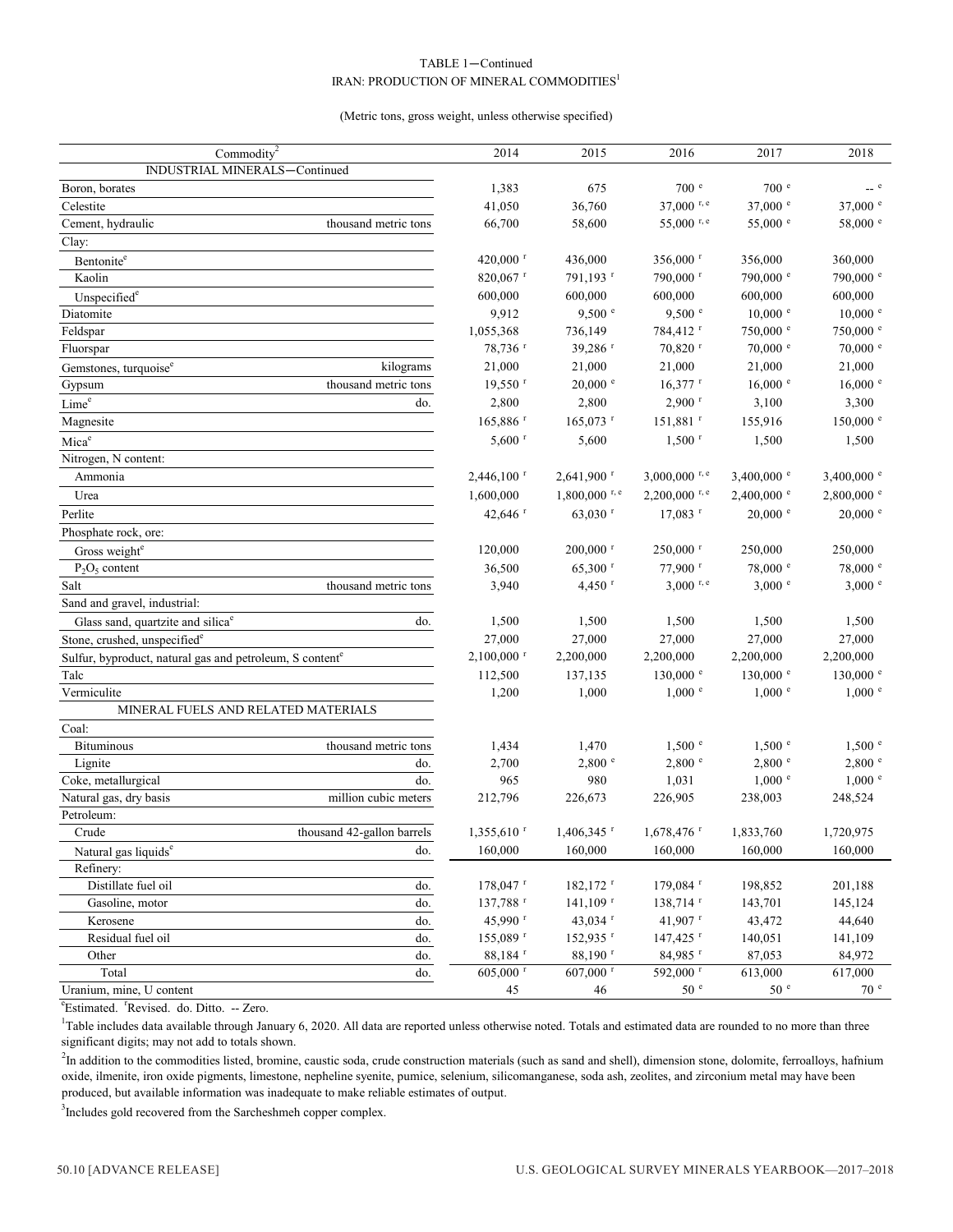# (Thousand metric tons unless otherwise specified)

|            |                                                                                                                 |                                                      | Annual   |
|------------|-----------------------------------------------------------------------------------------------------------------|------------------------------------------------------|----------|
| Commodity  | Major operating companies and major equity owners                                                               | Location of main facilities                          | capacity |
| Alumina    | Iran Alumina Co. [Iranian Mines and Mining Industries                                                           | Northeast of Jajarm, Khorasan-e Shomali Province     | 250      |
|            | Development and Renovation Organization (IMIDRO)] <sup>1</sup>                                                  |                                                      |          |
| Aluminum   | Almahdi Aluminium Co [(Iranian Mines and Mining Development Bandar Abbas, Hormozgan Province                    |                                                      | 250      |
|            | and Renovation Organization (IMIDRO)] <sup>1</sup>                                                              |                                                      |          |
| Do.        | Iranian Aluminium Co. (IRALCO) [Iranian Mines and Mining                                                        | Arak, Markazi Province                               | 220      |
|            | Industries Development and Renovation Organization                                                              |                                                      |          |
|            | $(MIDRO)^2$ majority interest, and a joint venture of                                                           |                                                      |          |
|            | Industrial Development Investment Co. and a subsidiary of                                                       |                                                      |          |
|            | Mehr Finance & Credit Institution, 40%]                                                                         |                                                      |          |
| Barite     | Mehdi Abad Zinc Co. (K.D.D. Group)                                                                              | Mehdi Abad Mine, Yazd Province                       | 600      |
| Bauxite    | Iran Alumina Co. [Iranian Mines and Mining Industries                                                           | Jajarm Mine, about 15 kilometers northeast of Jajarm | 900      |
|            | Development and Renovation Organization (IMIDRO)] <sup>1</sup>                                                  |                                                      |          |
| Celestite  | Kani Goharan Kimia Co.                                                                                          | Bandar Abbas, Hormozgan Province                     | 72       |
| Cement     | Abadeh Cement Co.                                                                                               | Abadeh, Fars Province                                | 393      |
| Do.        | Abyek Cement Co. (Fars & Khouzestan Cement Co.)                                                                 | Abyek, Qazvin Province, 80 kilometers northwest      | 3,900    |
|            |                                                                                                                 | of Tehran                                            |          |
| Do.        | Anarak Special Cement Co.                                                                                       | Anarak, Markazi Province                             | 500      |
| Do.        | Ardebil Cement Co. (Espandar Cement Investment Co.)                                                             | Namin, Ardabil Province                              | 1,092    |
| Do.        | Ardestan Cement Co.                                                                                             | North of Esfahan, Esfahan Province                   | 1,092    |
| Do.        | Azar-Abadegan Khoy Cement Co.                                                                                   | West Azerbaijan Province                             | 1,095    |
| Do.        | Behbahan Cement Co. (Fars & Khouzestan Cement Co.)                                                              | Behbahan, Khuzestan Province                         | 718      |
| Do.        | Benvid White Cement Co. (Bank Melli Iran Investment Co.)                                                        | Benvid, Esfahan Province                             | 164      |
| Do.        | Bojnourd Cement Plant (Fars & Khouzestan Cement Co.)                                                            | About 37 kilometers from Bojnourd, Khorasan-e        | 1,654    |
|            |                                                                                                                 | Shomali Province                                     |          |
| Do.        | Bushehr Cement Co. (Dashtestan Cement)                                                                          | Borazjan, Bushehr Province                           | 1,000    |
| Do.        | Darab Cement Co. [General public (Justice shares), 50%, and Bank About 190 kilometers southeast of Shiraz, Fars |                                                      | 1,123    |
|            | Melli Iran Investment Co., 29%]                                                                                 | Province                                             |          |
| Do.        | Dashtestan Cement Co.                                                                                           | NA                                                   | 936      |
| Do.        | Doroud Cement Co. (Fars & Khouzestan Cement Co.)                                                                | Doroud, Lorestan Province                            | 1,245    |
| Do.        | East White Cement Co.                                                                                           | NA                                                   | 330      |
| Do.        | Ekbatan Cement Co. (Espandar Cement Investment Co.)                                                             | Ekbatan, Tehran Province                             | 114      |
| Do.        | Estahban Cement Co.                                                                                             | 20 kilometers west of Estahban, Fars Province        | 350      |
| Do.        | Faraz Firouzkhuh Cement Co. (Espandar Cement Investment Co.)                                                    | About 180 kilometers northeast of Tehran             | 1,030    |
| Do.        | Fars Cement Co. (Fars & Khouzestan Cement Co.)                                                                  | Shiraz, Fars Province                                | 819      |
| Do.        | Fars Now Cement Co. (Fars & Khouzestan Cement Co.)                                                              | About 65 kilometers southeast of Shiraz, Fars        | 936      |
|            |                                                                                                                 | Province                                             |          |
| Do.        | Ghaen Cement Co. (Cement Investment and Development Co.,                                                        | Qayen (Ghaen), Khorasan-e Jonubi Province            | 811      |
|            | 26%, and Bank Melli Iran Investment Co., 14%)                                                                   |                                                      |          |
|            | Gharb Cement Co. (Fars & Khouzestan Cement Co.)                                                                 | Kermanshah, Kermanshah Province                      | 1,248    |
| Do.<br>Do. | Gilan Sabz Cement Co.                                                                                           | Deylaman, Gilan Province                             | 1,200    |
|            |                                                                                                                 | East of Razan, Hamadan Province                      | 2,059    |
| Do.        | Hegmatan Cement Co. (Tehran Cement Co., 79%)                                                                    | About 75 kilometers west of Bandar Abbas             |          |
| Do.        | Hormozgan Cement Co. (OMID Investment Co.)                                                                      |                                                      | 1,872    |
| Do.        | Ilam Cement Co. (Tehran Cement Co., 47%)                                                                        | Northeast of Ilam, Ilam Province                     | 1,654    |
| Do.        | Isfahan Cement Co.                                                                                              | Esfahan, Esfahan Province                            | 1,036    |
| Do.        | Jovein Cement Co.                                                                                               | Jovein, Khuzestan Province                           | 1,400    |
| Do.        | Karoun Cement Co.                                                                                               | Near Masjed Soleyman, Khuzestan Province             | 936      |
| Do.        | Kavan Boukan Cement Co.                                                                                         | Near Kashan, Esfahan Province                        | 1,030    |
| Do.        | Kavir Kashan Cement Co. (Espandar Cement Investment Co.)                                                        | do.                                                  | 557      |
| Do.        | Kerman Cement Co. (Bank Melli Iran Investment Co., 38%)                                                         | Kerman, Kerman Province                              | 1,148    |
| Do.        | Khamseh Cement Co.                                                                                              | Zanjan Province                                      | 1,061    |
| Do.        | Khash Cement Co. (Fars & Khouzestan Cement Co.)                                                                 | Khash, Sistan va Baluchestan Province                | 811      |
| Do.        | Khazar Cement Co. (Fars & Khouzestan Cement Co.)                                                                | About 80 kilometers northwest of Qazvin, Qazvin      | 1,248    |
|            |                                                                                                                 | Province                                             |          |
| Do.        | Khouzestan Cement Co. (Fars & Khouzestan Cement Co.)                                                            | Ramhormoz, Khuzestan Province                        | 2,496    |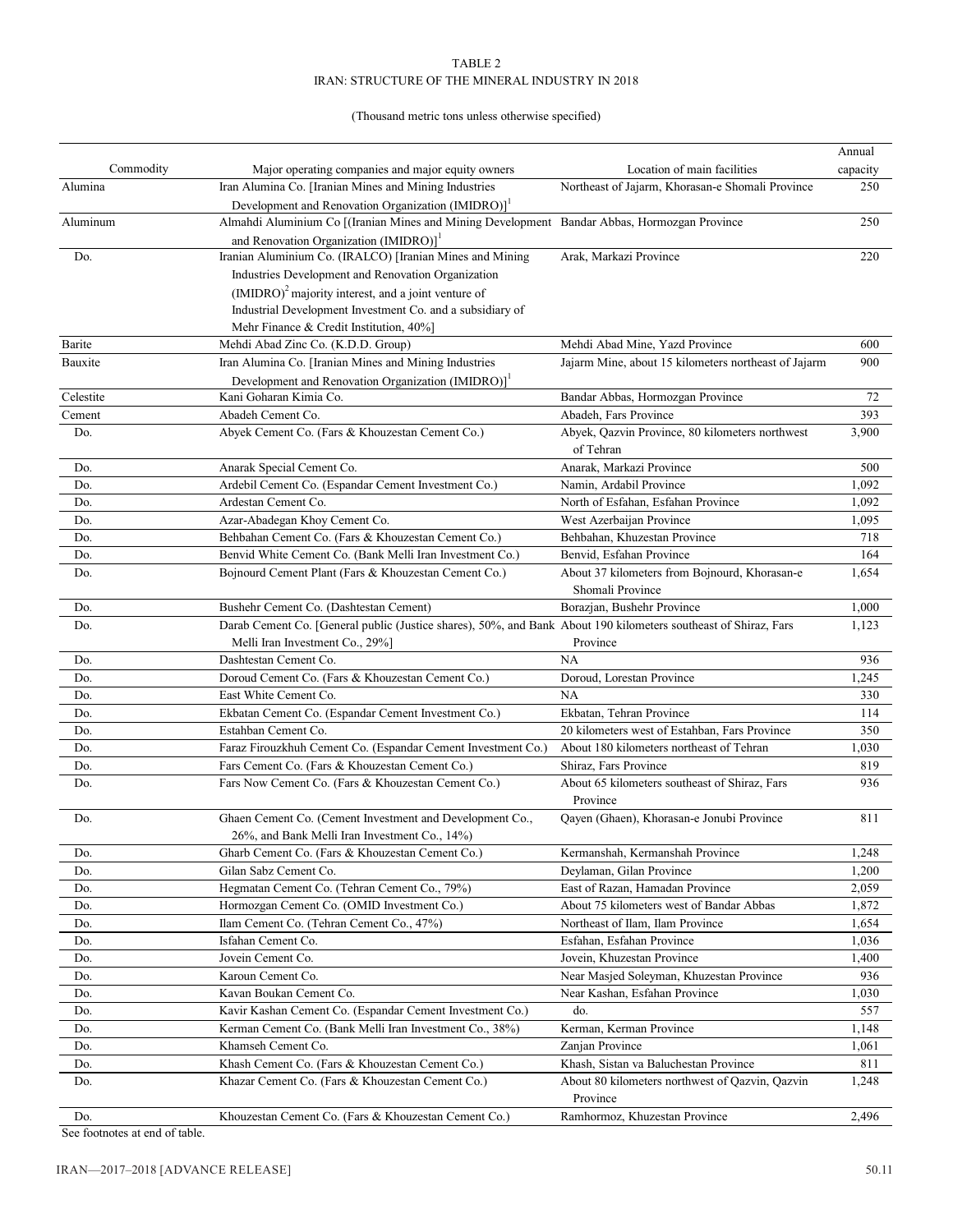# (Thousand metric tons unless otherwise specified)

|                                                                          |                                                               |                                                                | Annual           |
|--------------------------------------------------------------------------|---------------------------------------------------------------|----------------------------------------------------------------|------------------|
| Commodity                                                                | Major operating companies and major equity owners             | Location of main facilities                                    | capacity         |
| Cement:-Continued                                                        | Kohkiloye Yasuj Cement (State Retirement Organization and     | Behbahan, near Deh Dasht, Kohkiloye, Kohgiluyeh                | 1,200            |
|                                                                          | Fars & Khouzestan Cement Co.)                                 | va Bowyer Ahmad Province                                       |                  |
| Do.                                                                      | Kordestan Cement Co. (Ghadir Investment Co.)                  | North of Bijar, Kordestan Province                             | 998              |
| Do.                                                                      | Lamerd Cement Co.                                             | Lamerd, Fars Province                                          | 1,030            |
| Do.                                                                      | Lar-e Sabzevar Cement Co.                                     | Sabzevar, Khorasan-e Razavi Province                           | 1,030            |
| Do.                                                                      | Larestan Cement Co.                                           | Fars Province                                                  | 142              |
| Do.                                                                      | Loshan Cement Co. (Tehran Cement Co., 66%)                    | Loshan, Gilan Province                                         | 206              |
| Do.                                                                      | Mazandaran Cement Co. (Bank Melli Iran Investment Co., 60%)   | Neka, Mazandaran Province                                      | 2,278            |
| Do.                                                                      | Momtazan Cement Co.                                           | Kerman, Kerman Province                                        | 1,030            |
| Do.                                                                      | Naeen Cement Co.                                              | <b>NA</b>                                                      | 1,560            |
| Do.                                                                      | Nahavend Cement Co.                                           | <b>NA</b>                                                      | 1,030            |
| Do.                                                                      | Neyriz White Cement Co. (Fars & Khouzestan Cement Co.)        | Neyriz, Fars Province                                          | 164              |
| Do.                                                                      | Neyzar Qom Cement Co.                                         | NA                                                             | 1,030            |
| Do.                                                                      | Omran Anarak Cement Co.                                       | Delijan, Markazi Province                                      | 1,030            |
| Do.                                                                      | Oeshm Cement Co.                                              | Qeshm Island, Hormozgan Province                               | 510              |
| Do.                                                                      | Peyvand Golestan Cement Co.                                   | NA                                                             | 1,030            |
| Do.                                                                      | Safaieh Cement Co.                                            | NA                                                             | 624              |
| Do.                                                                      | Saman Gharb Cement Co.                                        | NA                                                             | 2,184            |
| Do.                                                                      | Sarooj Bushehr International Co.                              | Kangan, Bushehr Province                                       | 624              |
| Do.                                                                      | Saveh Grey Cement Co. (Fars & Khouzestan Cement Co.)          | Saveh, Markazi Province                                        | 2,246            |
| Do.                                                                      | Saveh White Cement Co. (Fars & Khouzestan Cement Co.)         | do.                                                            | 230              |
| Do.                                                                      | Sepahan Cement Co. (Ghadir Investment Co.)                    | Mobarakeh, Esfahan Province                                    | 3,089            |
| Do.                                                                      | Shahrekord Cement Co.                                         | NA                                                             | 1,030            |
| Do.                                                                      | Shahroud Cement Co. (Fars & Khouzestan Cement Co.)            | Shahroud, Semnan Province                                      | 1,872            |
| Do.                                                                      | Sharg Cement Co. (Ghadir Investment Co.)                      | Mashhad, Khorasan-e Razavi Province                            | 2,500            |
| Do.                                                                      | Shomal Cement Co. (Bank Melli Iran Investment Co., 59%)       | Pardis, Tehran Province                                        | 1,248            |
| Do.                                                                      | Shomal White Cement Co. (Bank Melli Iran Investment Co., 59%) | do.                                                            | 89               |
| Do.                                                                      | Soufian Cement Co. (Fars & Khouzestan Cement Co., 50%,        | About 33 kilometers northwest of Tabriz, East                  | 2,184            |
|                                                                          | and Social Security Organization Investment Co., 50%)         | Azerbaijan Province                                            |                  |
| Do.                                                                      | Tehran Cement Co. (Ghadir Investment Co.)                     | Tehran, Tehran Province                                        | 3,170            |
| Do.                                                                      | Tejarat Mehriz Cement Co.                                     | <b>NA</b>                                                      | 1,123            |
| Do.                                                                      | Tis Chabahar Cement Co.                                       | Chabahar, Sistan and Baluchestan Province                      | 6,000            |
| Do.                                                                      | Urmia Cement Co. (Fars & Khouzestan Cement Co.)               | Orumiyeh, West Azerbaijan Province                             | 1,966            |
| Do.                                                                      | Urmia White Cement Co.                                        | do.                                                            | 164              |
| Do.                                                                      | Yasouj Cement Co.                                             | NA                                                             | 218              |
| Do.                                                                      | Yazd Bohrouk Cement Co.                                       | Yazd, Yazd Province                                            | 1,100            |
| Do.                                                                      | Zabol Cement Co.                                              | NA                                                             | 1,030            |
| Do.                                                                      | Zanjan Cement Co. (Fars & Khouzestan Cement Co.)              | Zanjan, Zanjan Province                                        | 606              |
| Do.                                                                      | Zarin Rafsanjan Cement Co.                                    | NA                                                             | 218              |
| Do.                                                                      | Zarveh Torbat Cement Co.                                      | Torbat e-Heydariyeh, Khorasan-e Razavi Province                | 1,092            |
| Chromite:                                                                |                                                               |                                                                |                  |
| Concentrate, Cr <sub>2</sub> O <sub>3</sub> content Esfandaghe Mines Co. |                                                               | Abdasht Mine, Kerman Province; Suqan (Saboughan)               | 30               |
|                                                                          |                                                               | Mine, Kerman Province; processing plant at                     |                  |
|                                                                          |                                                               | Esfandaghe, Kerman Province                                    |                  |
| Do.                                                                      | Faryab Mining Co.                                             | Faryab Mine and processing plant, Minab,<br>Hormozgan Province | 180 <sup>e</sup> |
| Do.                                                                      | Shahab Sang Co.                                               | Sabzan Mine, Faryab, Kerman Province                           | 5                |
| Do.                                                                      | NA                                                            | Furumad Mine, Shahroud, Semnan Province; Gaft                  | 6                |
|                                                                          |                                                               | processing plant, Semnan Province                              |                  |
| Do.                                                                      | NA                                                            | Mir Mahmud Mine, Mayami, Semnan Province                       | 6                |
| Do.                                                                      | NA                                                            | Dumak Mine, Zahedan, Sistan va Baluchestan                     | 2                |
|                                                                          |                                                               | Province                                                       |                  |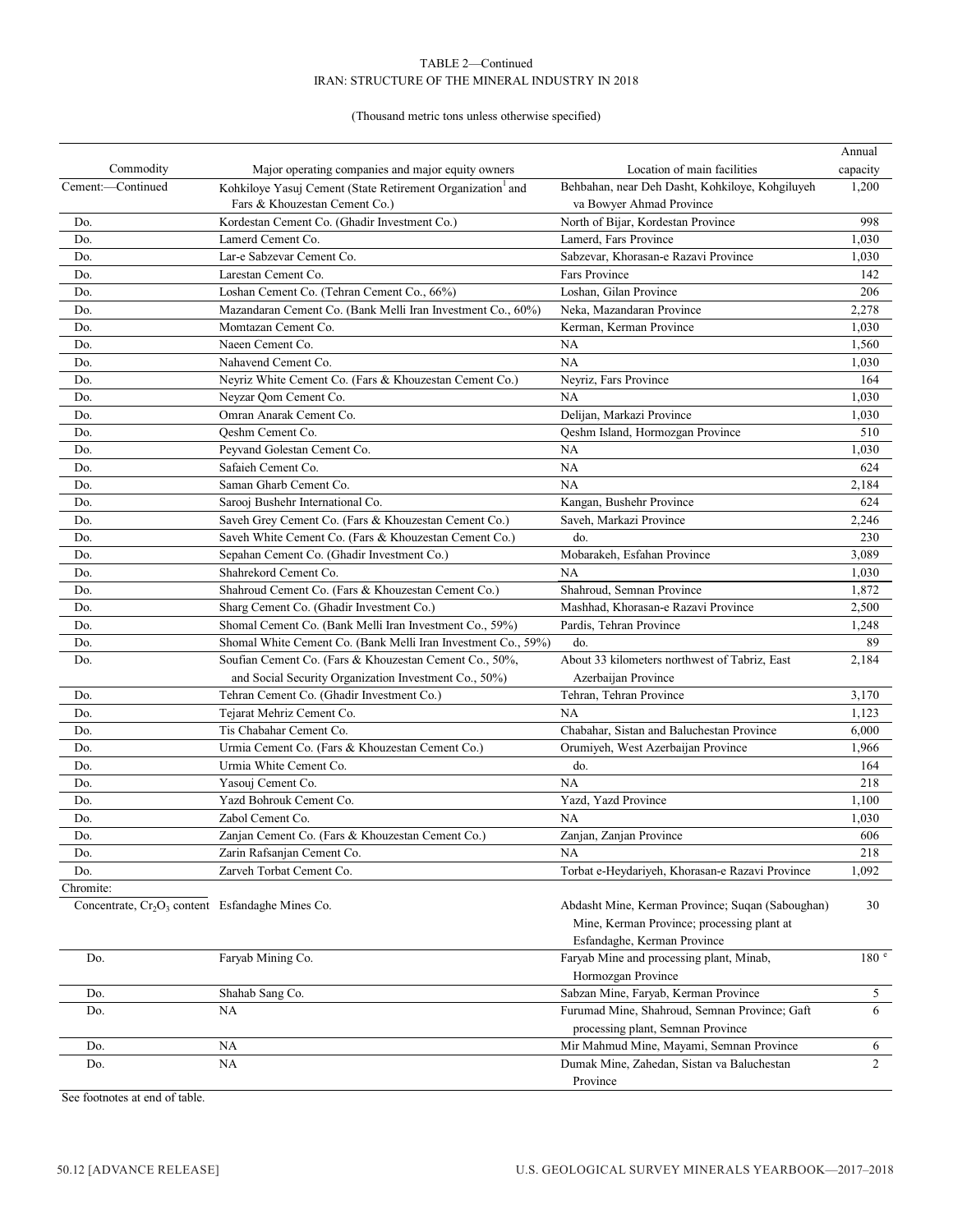# IRAN: STRUCTURE OF THE MINERAL INDUSTRY IN 2018 TABLE 2—Continued

# (Thousand metric tons unless otherwise specified)

|                         |           |                                                                                                                                  |                                                   | Annual   |
|-------------------------|-----------|----------------------------------------------------------------------------------------------------------------------------------|---------------------------------------------------|----------|
| Commodity               |           | Major operating companies and major equity owners                                                                                | Location of main facilities                       | capacity |
| Coal                    |           | Kerman Coal Co.                                                                                                                  | Eshkli Mine and Hamkar Mine, Kerman Province      | 620      |
| Do.                     |           | National Iranian Copper Industries Co. (NICICO) [Iranian Mines                                                                   | Eastern Parvadeh Mine, Tabas Province             | 600      |
|                         |           | and Mining Industries Development and Renovation                                                                                 |                                                   |          |
|                         |           | Organization $(IMIDRO)1$                                                                                                         |                                                   |          |
| Do.                     |           | do.                                                                                                                              | Khomroud Mine, Kerman Province                    | 450      |
| Do.                     |           | National Iranian Copper Industries Co. (NICICO) [Iranian Mines                                                                   | Parvadeh 4 Mine, Tabas Province                   | 600      |
|                         |           | and Mining Industries Development and Renovation                                                                                 |                                                   |          |
|                         |           | Organization (IMIDRO)] <sup>1</sup>                                                                                              |                                                   |          |
| Do.                     |           | do.                                                                                                                              | Parvadeh 2 and 3 Mines, Tabas Province            | 500      |
| Do.                     |           | do.                                                                                                                              | Kordobad Mine, Savadkouh Province                 | 325      |
| Do.                     |           | do.                                                                                                                              | Hashouni and Pabdana Mines, Kerman Province       | 150      |
| Do.                     |           | do.                                                                                                                              | Takht and Vatan Mines, Alborz Province            | 150      |
| Do.                     |           | do.                                                                                                                              | Zemestanyurt Mine, Golestan Province              | 100      |
| Coke                    |           | Isfahan Steel Co. [Iranian Mines and Mining Industries                                                                           | Plant about 40 kilometers southwest of Esfahan,   | 900      |
|                         |           |                                                                                                                                  | <b>Esfahan Province</b>                           |          |
| Do.                     |           | Development and Renovation Organization (IMIDRO)] <sup>1</sup><br>Middle East Coke Production Co. [[Iranian Mines and Mining     | NA                                                | 800      |
|                         |           |                                                                                                                                  |                                                   |          |
| Do.                     |           | Industries Development and Renovation Organization (IMIDRO)] <sup>1</sup><br>Tabas Coke Production Co. [Iranian Mines and Mining | NA                                                | 450      |
|                         |           |                                                                                                                                  |                                                   |          |
|                         |           | Development and Renovation Organization (IMIDRO)] <sup>1</sup>                                                                   |                                                   |          |
| Do.                     |           | Zarand Iranian Steel Co.                                                                                                         | Zarand, Kerman Province                           | 800      |
| Copper:                 |           |                                                                                                                                  |                                                   |          |
| Concentrate, Cu content |           | do.                                                                                                                              | Sarcheshmeh copper complex, south of              | 720      |
|                         |           |                                                                                                                                  | Rafsanjan, Kerman Province                        |          |
| Do.                     |           | do.                                                                                                                              | Sungun Mine and Plant, East Azerbaijan Province   | 325      |
| Do.                     |           | do.                                                                                                                              | Miduk Mine, Kerman Province                       | 150      |
| Do.                     |           | do.                                                                                                                              | Qal'eh Zari Mine, about 120 kilometers southwest  | 10       |
|                         |           |                                                                                                                                  | of Birjand, Khorasan-e Jonubi Province            |          |
| Do.                     |           | do.                                                                                                                              | Chah Firozeh, Chah Messi, Darehzar, and Eijo      | NA       |
|                         |           |                                                                                                                                  | copper mines, Kerman Province                     |          |
| Do.                     |           | Private cooperatives                                                                                                             | Chah Musa Mine and Qal'eh Sukhteh,                | 5        |
|                         |           |                                                                                                                                  | Semnan Province                                   |          |
| Smelter output          |           | National Iranian Copper Industries Co. (NICICO) [Iranian Mines                                                                   | Smelter, Sarcheshmeh copper complex, south of     | 200      |
|                         |           | and Mining Industries Development and Renovation                                                                                 | Rafsanjan, Kerman Province                        |          |
|                         |           | Organization $(IMIDRO)1$                                                                                                         |                                                   |          |
| Do.                     |           | do.                                                                                                                              | Smelter near Khatoonabad, Kerman Province         | 120      |
| Refined metal           |           | do.                                                                                                                              | Refinery, Sarcheshmeh copper complex, south of    | 210      |
|                         |           |                                                                                                                                  | Rafsanjan, Kerman Province                        |          |
| Do.                     |           | do.                                                                                                                              | Electrowinning plant, Sarcheshmeh copper complex, | 14       |
|                         |           |                                                                                                                                  | south of Rafsanjan, Kerman Province               |          |
| Do.                     |           | do.                                                                                                                              | Electrowinning plant, Miduk copper complex,       | 5        |
|                         |           |                                                                                                                                  | Kerman Province                                   |          |
| Ferrochrome             |           | Iran Minerals Production and Supply Co. (IMPSACO) [Iranian                                                                       | Joghatai ferrochrome complex, Khorasan-e Razavi   | 25       |
|                         |           | Mines and Mining Industries Development and Renovation                                                                           | Province                                          |          |
|                         |           |                                                                                                                                  |                                                   |          |
|                         |           | Organization (IMIDRO)] <sup>1</sup>                                                                                              |                                                   | 6e       |
| Gemstones, turquoise    |           | NA                                                                                                                               | Neyshabur Mine, Khorasan-e Razavi Province        |          |
| Gold:                   |           |                                                                                                                                  |                                                   |          |
| Ore, Au                 | kilograms | Iran Minerals Production and Supply Co. (IMPASCO) [Iranian                                                                       | Mouteh Mine (Chah Khaton and Senjedeh pits),      | 600      |
| content                 |           | Mines and Mining Industries Development and Renovation                                                                           | Esfahan Province, and Kuh-e-Zar Mine, Semnan      |          |
|                         |           | Organization (IMIDRO)] <sup>1</sup>                                                                                              | Province                                          |          |
| Do.                     | do.       | National Iranian Copper Industries Co. (NICICO) [Iranian Mines                                                                   | Combined production from various copper           | 600      |
|                         |           | and Mining Industries Development and Renovation                                                                                 | mines                                             |          |
|                         |           | Organization (IMIDRO)] <sup>1</sup>                                                                                              |                                                   |          |
| Do.                     | do.       | Pouya Zarcan Agh Darreh Co.                                                                                                      | Agh Darreh                                        | 2,200    |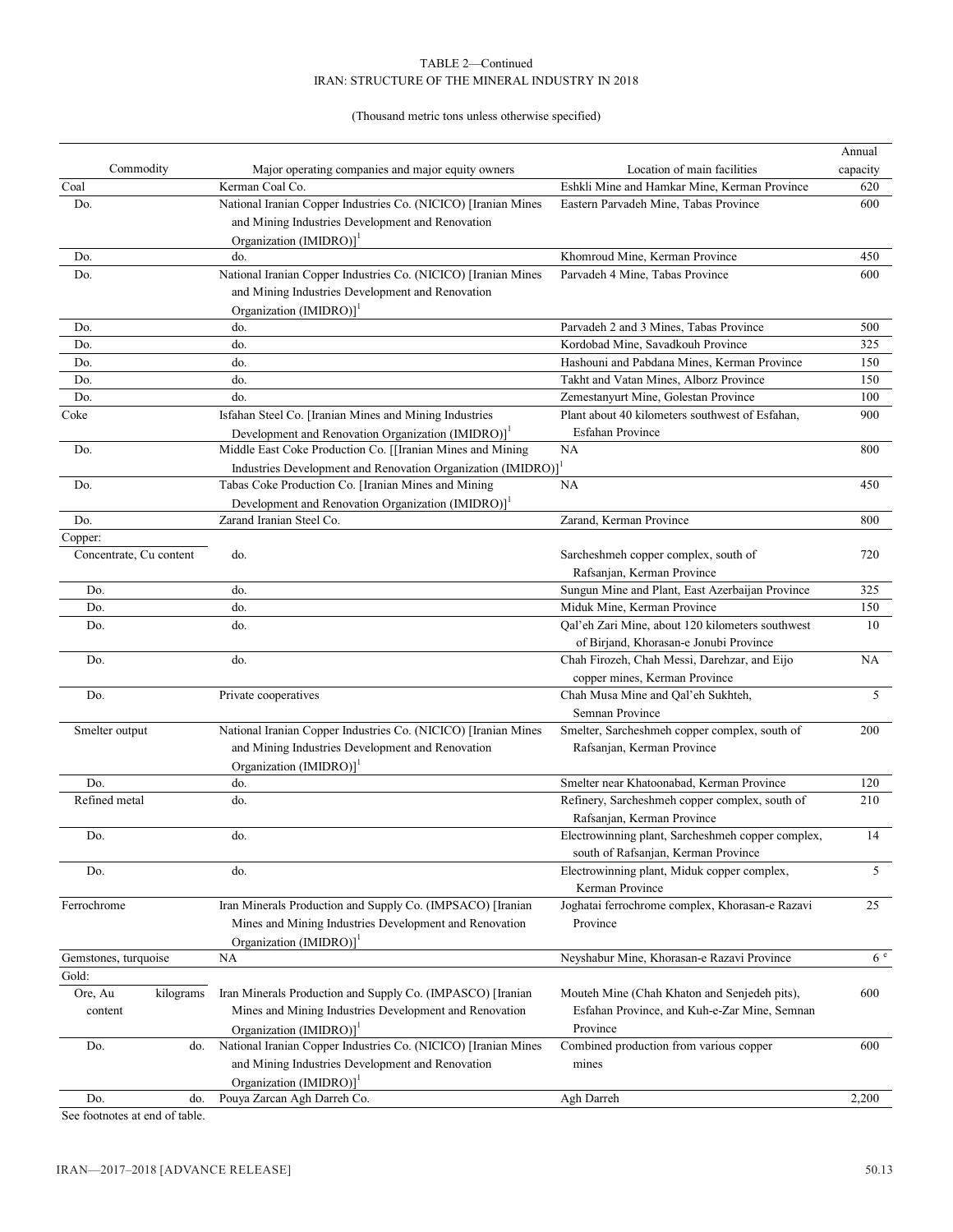# (Thousand metric tons unless otherwise specified)

|                   |           |                                                                                                                             |                                                                                           | Annual            |
|-------------------|-----------|-----------------------------------------------------------------------------------------------------------------------------|-------------------------------------------------------------------------------------------|-------------------|
| Commodity         |           | Major operating companies and major equity owners                                                                           | Location of main facilities                                                               | capacity          |
| Gold:-Continued   |           |                                                                                                                             |                                                                                           |                   |
| Ore, Au           | kilograms | Zar Kuh Mining Co.                                                                                                          | Sari Gunay Mine, 90 kilometers east of Sanandaj,                                          | 2,000             |
| content-          |           |                                                                                                                             | Kordestan Province                                                                        |                   |
| Continued         |           |                                                                                                                             |                                                                                           |                   |
| Do.               | do.       | Zarshouran Gold Mine and Mining Industries Development                                                                      | Zarshouran Mine, 40 kilometers northeast of Takab,                                        | 3,000             |
|                   |           | Company [Iranian Mines and Mining Industries Development                                                                    | West Azerbaijan Province                                                                  |                   |
|                   |           | and Renovation Organization (IMIDRO)] <sup>1</sup>                                                                          |                                                                                           |                   |
| Do.               | do.       | Artisanal placer operations                                                                                                 | Neyshabur area, Khorasan-e Razavi Province                                                | NA.               |
| Meta <sup>2</sup> | do.       | National Iranian Copper Industries Co. (NICICO) [Iranian Mines                                                              | Sarcheshmeh copper complex, south of                                                      | 210               |
|                   |           | and Mining Industries Development and Renovation                                                                            | Rafsanjan, Kerman Province                                                                |                   |
|                   |           | Organization $(IMIDRO)1$                                                                                                    |                                                                                           |                   |
| Gypsum            |           | Various local operators                                                                                                     | Fars, Hormozgan, and Semnan Provinces                                                     | 16,000            |
| Iron and steel:   |           |                                                                                                                             |                                                                                           |                   |
| Iron ore          |           | Chadormalu Mining and Industrial Co. [Omid Investment                                                                       | Chadormalu Mine, 80 kilometers north of Bafgh,                                            | 16,000            |
|                   |           | Management Corp., 37%; Mines and Metals Development                                                                         | <b>Yazd Province</b>                                                                      |                   |
|                   |           | Investment Co., 15%; Iranian Mines and Mining Industries                                                                    |                                                                                           |                   |
|                   |           | Development and Renovation Organization (IMIDRO), 8%]                                                                       |                                                                                           |                   |
| Do.               |           | Gol-e-Gohar Iron Ore Co. [Omid Investment Management Corp.,                                                                 | Gol-e-Gohar Mine, about 50 kilometers southwest of                                        | 14,000            |
|                   |           | 39%; Mines and Metals Development Investment Co., 28%;                                                                      | Sirjan, Kerman Province                                                                   |                   |
|                   |           | Iranian Mines and Mining Industries Development and                                                                         |                                                                                           |                   |
|                   |           | Renovation Organization (IMIDRO), <sup>1</sup> 18%]                                                                         |                                                                                           |                   |
| Do.               |           | Iran Central Iron Ore Co. [National Iranian Steel Co. (NISCO),                                                              | Choghart Mine, Bafgh, Yazd Province                                                       | 3,250             |
|                   |           | $100\%$ ]                                                                                                                   |                                                                                           |                   |
| Do.               |           | Iranian Minerals Production and Supply Co. (IMPASCO)                                                                        | Jalal Abad Mine, about 40 kilometers northwest of                                         | 2,000             |
|                   |           | [Iranian Mines and Mining Industries Development and                                                                        | Zarand, Kerman Province                                                                   |                   |
|                   |           | Renovation Organization (IMIDRO) <sup>1</sup> ]                                                                             |                                                                                           |                   |
| Do.               |           | do.                                                                                                                         | Chah Gaz Mine, Yazd Province                                                              | 700               |
| Do.               |           | do.                                                                                                                         | Mishdovan Mine, Yazd Province                                                             | 500               |
| Do.               |           | Sangan Iron Ore Co. [National Iranian Steel Co. (NISCO)] <sup>3</sup>                                                       | Sangan (Songun) Mine, about 140 kilometers                                                | 2,600             |
|                   |           |                                                                                                                             | southeast of Torbat e-Heydariyeh, Khorasan-e                                              |                   |
|                   |           |                                                                                                                             | Razavi Province                                                                           |                   |
| Do.               |           | About 20 small privately owned mines                                                                                        | NA                                                                                        | $1,000$ $\degree$ |
| Cast iron         |           | Zagros Steel Co. (Government, majority interest)                                                                            | Foundry in Kordestan Province                                                             | 70                |
| Direct reduced    |           | Mobarakeh Steel Co. (MSC) [National Iranian Steel Co. (NISCO)] <sup>3</sup> Direct-reduction iron plant about 50 kilometers |                                                                                           | 8,990             |
|                   |           |                                                                                                                             | southwest of Esfahan, Esfahan Province                                                    |                   |
| Do.               |           | Khouzestan Steel Co. (KSC) [National Iranian Steel Co. (NISCO)] <sup>3</sup> Direct-reduction iron plant, Ahwaz, Khuzestan  |                                                                                           | 3,820             |
|                   |           |                                                                                                                             | Province                                                                                  |                   |
| Do.               |           | Gol-e-Gohar Mining and Industrial Co.                                                                                       | Direct-reduction iron plant, Kerman Province                                              | 3,260             |
| Do.               |           | South Kaveh Steel Co.                                                                                                       | Direct-reduction iron plant in Bandar Abbas,<br>Hormozgan Province                        | 1,860             |
|                   |           |                                                                                                                             |                                                                                           | 1,700             |
| Do.               |           | Sirjan Iranian Co.                                                                                                          | Direct-reduction iron plant, Kerman Province                                              |                   |
| Do.               |           | Hormozgan Steel Co. [National Iranian Steel Co. (NISCO) <sup>3</sup>                                                        | Direct-reduction iron plant, Gachin, Hormozgan                                            | 1,660             |
|                   |           | and partners]                                                                                                               | Province<br>Direct-reduction iron plant, Khorasan-e Razavi                                |                   |
| Do.               |           | Khorasan Steel Co. [Iranian Mines and Mining Industries                                                                     |                                                                                           | 1,600             |
|                   |           | Development and Renovation Organization (IMIDRO) <sup>1</sup>                                                               | Province                                                                                  |                   |
|                   |           | majority interest, and a Government pension fund, 40%]<br>Chadormalu Mining and Industrial Co. [Omid Investment             | Direct-reduction iron plant, Ardakan, Yazd Province                                       |                   |
| Do.               |           |                                                                                                                             |                                                                                           | 1,550             |
|                   |           | Management Corp., 37%; Mines and Metals Development                                                                         |                                                                                           |                   |
|                   |           | Investment Co., 15%; Iranian Mines and Mining Industries                                                                    |                                                                                           |                   |
|                   |           | Development and Renovation Organization (IMIDRO), 8%]                                                                       |                                                                                           |                   |
| Do.               |           | Persian Gulf Saba Steel Co.                                                                                                 | Direct-reduction iron plant, Hormozgan Province                                           | 1,500             |
| Do.               |           | Esfahan Steel Co. (ESCO) [National Iranian Steel Co. (NISCO)] <sup>3</sup>                                                  | Direct-reduction iron plant about 40 kilometers<br>southwest of Esfahan, Esfahan Province | 600               |
|                   |           |                                                                                                                             |                                                                                           |                   |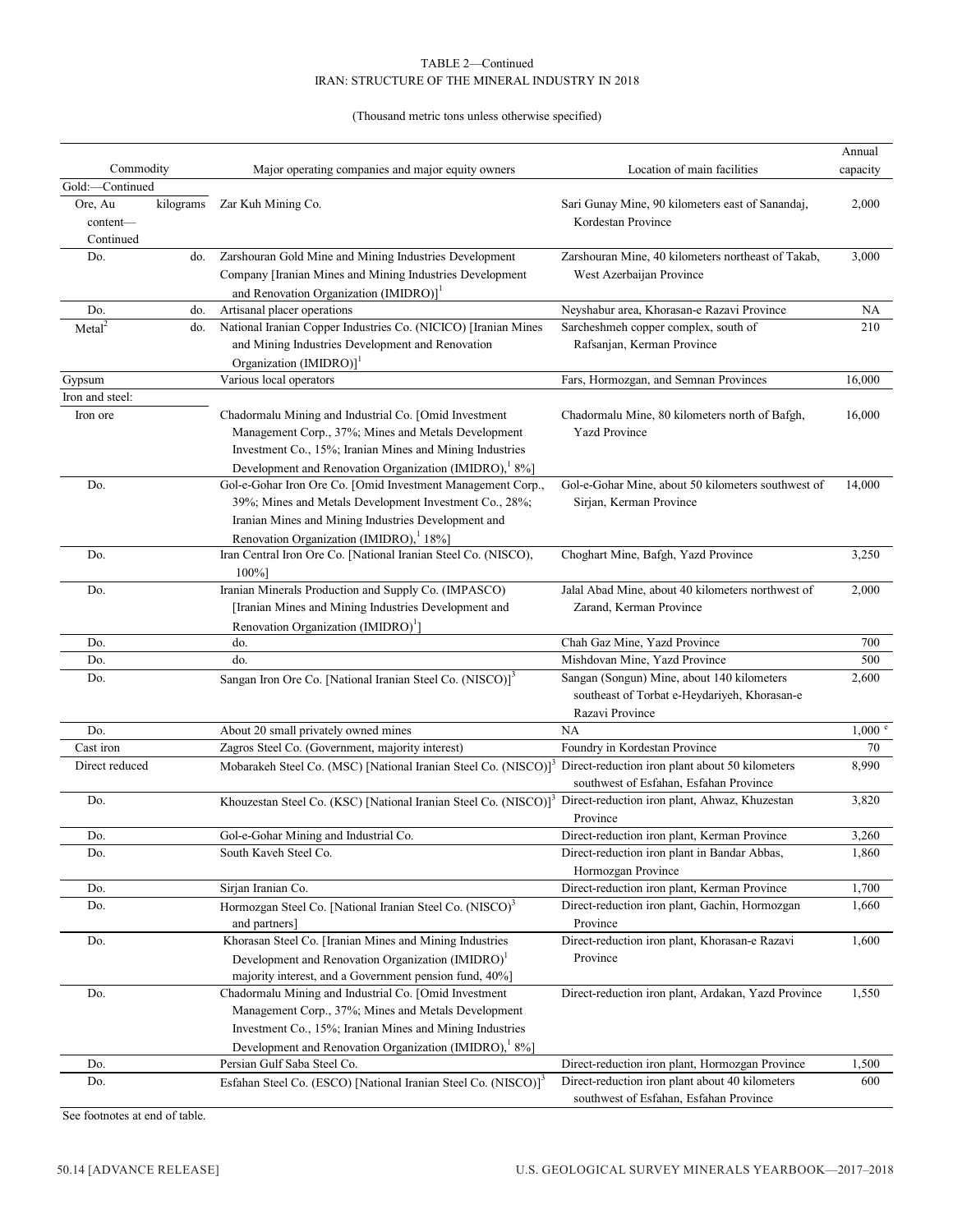# (Thousand metric tons unless otherwise specified)

|                         |                                 |                                                                                                                                                                                                                                   |                                                                                                                                                                                                                                  | Annual   |
|-------------------------|---------------------------------|-----------------------------------------------------------------------------------------------------------------------------------------------------------------------------------------------------------------------------------|----------------------------------------------------------------------------------------------------------------------------------------------------------------------------------------------------------------------------------|----------|
| Commodity               |                                 | Major operating companies and major equity owners                                                                                                                                                                                 | Location of main facilities                                                                                                                                                                                                      | capacity |
| Iron and steel:-        | -Continued                      |                                                                                                                                                                                                                                   |                                                                                                                                                                                                                                  |          |
| Steel, crude            |                                 | Mobarakeh Steel Co. (MSC) [National Iranian Steel Co. (NISCO)] <sup>3</sup> Plant about 50 kilometers southwest of Esfahan,                                                                                                       | <b>Esfahan Province</b>                                                                                                                                                                                                          | 7,200    |
| Do.                     |                                 | Khouzestan Steel Co. (KSC) [National Iranian Steel Co. (NISCO)] <sup>3</sup>                                                                                                                                                      | Plant at Ahwaz, Khuzestan Province                                                                                                                                                                                               | 3,600    |
| Do.                     |                                 | Esfahan Steel Co. (ESCO) [National Iranian Steel Co. (NISCO)] <sup>3</sup>                                                                                                                                                        | Plant about 40 kilometers southwest of Esfahan,<br>Esfahan Province                                                                                                                                                              | 3,600    |
| Do.                     |                                 | Kish South Kaveh Steel Co. (SKS)                                                                                                                                                                                                  | Hormozgan Province                                                                                                                                                                                                               | 1,200    |
| Do.                     |                                 | Chadormalu Mining and Industrial Co. [Omid Investment<br>Management Corp., 37%; Mines and Metals Development<br>Investment Co., 15%; Iranian Mines and Mining Industries<br>Development and Renovation Organization (IMIDRO), 8%] | Plant at Ardakan, Yazd Province                                                                                                                                                                                                  | 1,000    |
| Do.                     |                                 | Khorasan Steel Co. [Iranian Mines and Mining Industries<br>Development and Renovation Organization (IMIDRO) <sup>1</sup><br>majority interest, and a Government pension fund, 40%]                                                | Plant at Neyshabur, Khorasan-e Razavi Province                                                                                                                                                                                   | 1,000    |
| Do.                     |                                 | Arfa Steel Co.                                                                                                                                                                                                                    | Plant at Ardakan, Yazd Province                                                                                                                                                                                                  | 800      |
| Do.                     |                                 | Vian Steel Melting and Casting Co.                                                                                                                                                                                                | Plant, about 42 kilometers from Hamadan, Hamadan                                                                                                                                                                                 | 600      |
|                         |                                 |                                                                                                                                                                                                                                   | Province                                                                                                                                                                                                                         |          |
| Do.                     |                                 | Meibod (Meybod) Steel Co. [Iranian Mines and Mining Industries<br>Development and Renovation Organization (IMIDRO)], <sup>1</sup> 50%                                                                                             | About 15 kilometers southwest of Meybod, Yazd<br>Province                                                                                                                                                                        | 300      |
| Lead:                   |                                 |                                                                                                                                                                                                                                   |                                                                                                                                                                                                                                  |          |
| Concentrate, Pb content |                                 | Calcimin Co. (Iran Zinc Mines Development Co.)                                                                                                                                                                                    | Dandi zinc and lead concentrator plant, Zanjan<br>Province                                                                                                                                                                       | 30       |
| Do.                     |                                 | Zanjan Zinc Khales Sazan Industrial Group                                                                                                                                                                                         | Zanjan plant, Zanjan Province                                                                                                                                                                                                    | 20       |
| Refined metal           |                                 | National Iranian Lead and Zinc Co. (Iran Zinc Mines<br>Development Co.)                                                                                                                                                           | About 12 kilometers east of Zanjan, Zanjan Province                                                                                                                                                                              | 40       |
| Lead and zinc, ore      |                                 | Iran Zinc Mines Development Co.                                                                                                                                                                                                   | Angouran open pit mine, Dandi, Zanjan Province                                                                                                                                                                                   | 1,000    |
| Do.                     |                                 | Mehdi Abad Zinc Co. (K.D.D. Group)                                                                                                                                                                                                | Mehdi Abad Mine, Yazd Province                                                                                                                                                                                                   | 700      |
| Do.                     |                                 | Ber-Oner Tehran Co.                                                                                                                                                                                                               | Emarat Mine, about 25 kilometers southwest of Arak,<br>Markazi Province                                                                                                                                                          | 150      |
| Do.                     |                                 | Bafgh Mining Co.                                                                                                                                                                                                                  | Koushk Mine, Yazd Province                                                                                                                                                                                                       | 120      |
| Do.                     |                                 | BAMA Co. (Irankouh)                                                                                                                                                                                                               | Irankouh complex (Gooshfil underground and<br>Tappeh Sorkh open pit mines, about 20 kilometers<br>southeast of Esfahan, Esfahan Province, and<br>Kolah Darvazeh Mine, south of Esfahan,<br>Esfahan Province)                     | 100      |
| Magnesite               |                                 | Birjand Refractory Mining Co. (Iranian Refractories Procurement<br>& Production Co.)                                                                                                                                              | Hoz Sefid, Shirkuhak, and Torshak Mohammadi Mines<br>about 50 kilometers southeast of Birjand,<br>Khorasan-e Jonubi Province                                                                                                     | NA       |
| Magnesium               |                                 | Royal Metal Ingot Co.                                                                                                                                                                                                             | South Khorasan Province                                                                                                                                                                                                          | 6        |
| Molybdenum, concentrate |                                 | National Iranian Copper Industries Co. (NICICO) [Iranian Mines<br>and Mining Industries Development and Renovation<br>Organization $(IMIDRO)1$                                                                                    | Molybdenum plant, Sarcheshmeh copper complex,<br>south of Rafsanjan, Kerman Province                                                                                                                                             | 8        |
| Do.                     |                                 | do.                                                                                                                                                                                                                               | Molybdenum plant, Sungun copper complex,<br>East Azerbaijan Province                                                                                                                                                             | 3        |
| Natural gas             | billion<br>cubic meters         | Pars Oil and Gas Co. [National Iranian Oil Co. (NIOC), 100%] <sup>1</sup>                                                                                                                                                         | South Pars gasfields, offshore                                                                                                                                                                                                   | 227      |
| Do.                     | do.                             | National Iranian Oil Co. (NIOC) (Government, 100%)                                                                                                                                                                                | Associated gas from company oilfields                                                                                                                                                                                            | 96       |
| Do.                     | do.                             | do.                                                                                                                                                                                                                               | Aghar, Dalan, Kangan, and Nar gasfields                                                                                                                                                                                          | 57       |
| Petroleum:              |                                 |                                                                                                                                                                                                                                   |                                                                                                                                                                                                                                  |          |
| Crude                   | million<br>42-gallon<br>barrels | do.                                                                                                                                                                                                                               | Onshore oilfields include the Agha Jari, the<br>Ahwaz-Asmari, the Bangestan, the Hakimeh, the<br>Gachsaran, the Karanj, the Marun, the Pazanan,<br>and the Rag-e-Safid. Offshore oilfields include<br>the Abouzar and the Salman | 1,400    |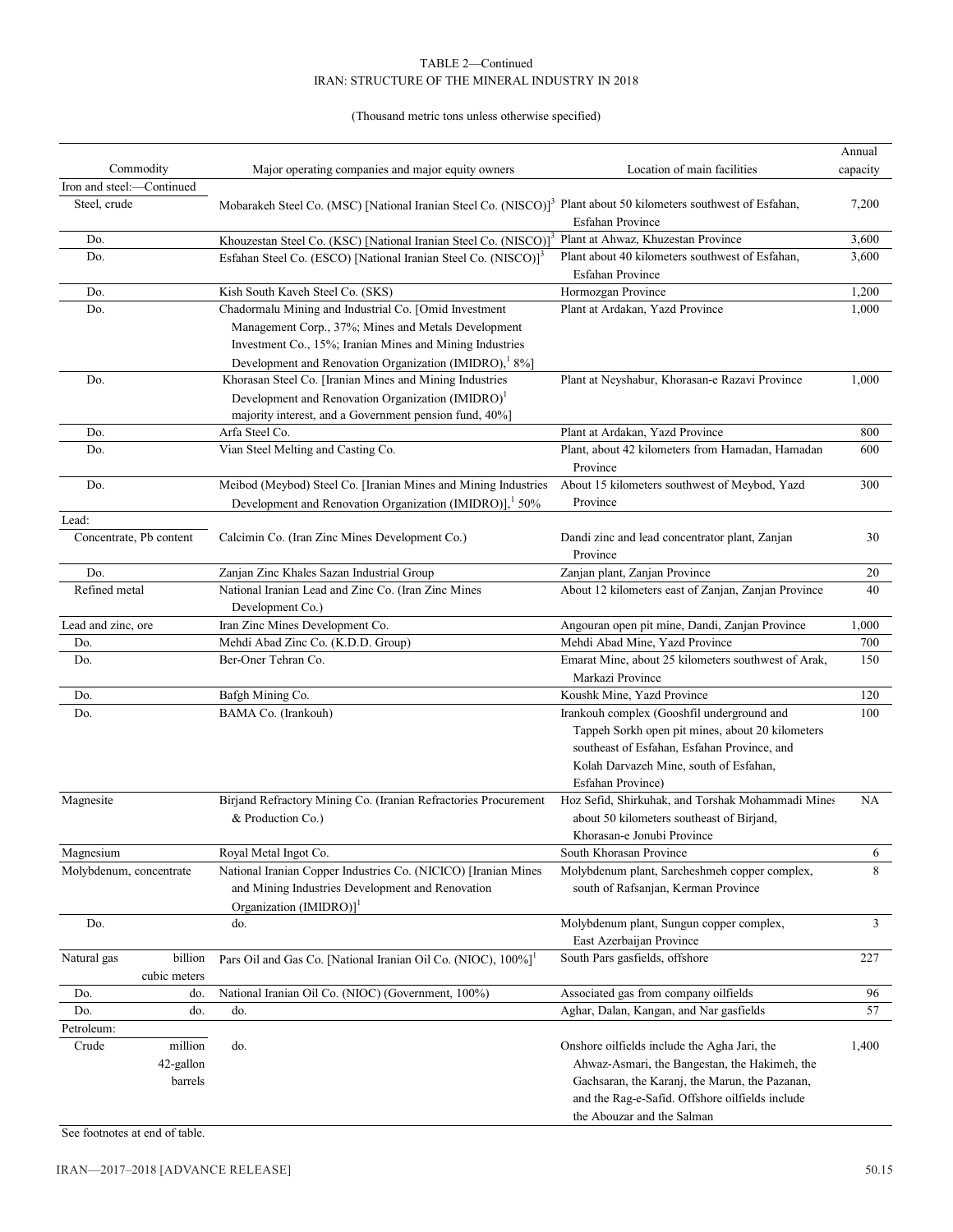# (Thousand metric tons unless otherwise specified)

|                      |                 |                                                                                                   |                                                     | Annual         |
|----------------------|-----------------|---------------------------------------------------------------------------------------------------|-----------------------------------------------------|----------------|
| Commodity            |                 | Major operating companies and major equity owners                                                 | Location of main facilities                         | capacity       |
| Petroleum:-Continued |                 |                                                                                                   |                                                     |                |
| Crude-               | million         | National Iranian Oil Co. and buyback contract joint venture of                                    | Nowrooz and Soroosh fields, offshore                | 75             |
| Continued            | 42-gallon       | Shell Iran Nowrooz/Soroosh Development (70%), JJI S&N                                             |                                                     |                |
|                      | barrels         | B.V. (20%), and Iranian Offshore Engineering &                                                    |                                                     |                |
|                      |                 | Construction Co. (10%)                                                                            |                                                     |                |
| Do.                  | do.             | National Iranian Oil Co. (NIOC) and buyback contract joint venture Doroud field, offshore         |                                                     | 65             |
|                      |                 | of Total S.A. (55%) and Eni SpA (45%)                                                             |                                                     |                |
| Do.                  | do.             | National Iranian Oil Co. (NIOC) and buyback contract joint venture Sirri A and E fields, offshore |                                                     | 40             |
|                      |                 | of Total S.A. (70%) and PETRONAS Carigali International Sdn                                       |                                                     |                |
|                      |                 | Bhd (30%)                                                                                         |                                                     |                |
| Do.                  | do.             | National Iranian Oil Co. (NIOC) and buyback contract joint venture Darquain field, onshore        |                                                     | 17             |
|                      |                 | of Total S.A. (60%) and Naftiran Intertrade Co. (40%)                                             |                                                     |                |
| Refined              | thousand        | National Iranian Oil Refining and Distribution Co. (NIORDC)                                       | Refinery at Abadan                                  | 400            |
| products             | 42-gallon       | (Government, 100%)                                                                                |                                                     |                |
|                      | barrels per day |                                                                                                   |                                                     |                |
| Do.                  | do.             | do.                                                                                               | Refinery at Isfahan                                 | 375            |
| Do.                  | do.             | do.                                                                                               | Refinery at Bandar Abbas                            | 330            |
| Do.                  | do.             | do.                                                                                               | Refinery at Tehran                                  | 250            |
| Do.                  | do.             | do.                                                                                               | Refinery at Arak                                    | 250            |
| Do.                  | do.             | do.                                                                                               | Refinery at Borzuyeh                                | 120            |
|                      | do.             | do.                                                                                               |                                                     |                |
| Do.                  |                 |                                                                                                   | Refinery at Tabriz                                  | 110            |
| Do.                  | do.             | do.                                                                                               | Refinery at Shiraz                                  | 60             |
| Do.                  | do.             | do.                                                                                               | Refinery at Lavan                                   | 60             |
| Do.                  | do.             | do.                                                                                               | Refinery at BooAli Sina                             | 34             |
| Do.                  | do.             | do.                                                                                               | Refinery at Kermanshah                              | 22             |
| Do.                  | do.             | do.                                                                                               | Refinery at Aras 2                                  | 10             |
| Do.                  | do.             | do.                                                                                               | Refinery at Bushehr                                 | 10             |
| Do.                  | do.             | do.                                                                                               | Refinery at Aras 1                                  | 5              |
| Do.                  | do.             | do.                                                                                               | Refinery at Yazd                                    | $\mathfrak{Z}$ |
| Do.                  | do.             | do.                                                                                               | Refinery at Zarand                                  | $\mathbf{1}$   |
| Phosphate rock       |                 | Esfordi Phosphate Complex [Iran Minerals Production and                                           | About 35 kilometers northeast of Bafgh, Yazd        | 360            |
|                      |                 | Supply Co. (IMPASCO)]                                                                             | Province                                            |                |
| Potash               |                 | Khur and Biabanak Potash Complex [Iran Minerals Production &                                      | Near Khur and Biabanak Mines, Isfahan Province      | 50             |
|                      |                 | Supply Co. (IMPASCO)] <sup>1</sup>                                                                |                                                     |                |
| Titanium, ilmenite   |                 | Kahnuj pilot plant [Iranian Mines and Mining Industries                                           | Daregaz placer and Kahnuj titanium dioxide          | NA             |
|                      |                 | Development and Renovation Organization (IMIDRO)] <sup>1</sup>                                    | processing plant                                    |                |
| Uranium              | metric tons     | Atomic Energy Organization of Iran (AEOI) (Government)                                            | Saghand Mine, about 125 kilometers northeast of     | 58             |
|                      |                 |                                                                                                   | Yazd, Yazd Province                                 |                |
| Do.                  | do.             | do.                                                                                               | Gachin Mine, near Bandar Abbas, Hormozgan           | 21             |
|                      |                 |                                                                                                   | Province                                            |                |
| Do.                  | do.             | do.                                                                                               | Isfahan nuclear conversion plant, Isfahan, Isfahan  | 200            |
|                      |                 |                                                                                                   | Province                                            |                |
| Do.                  | do.             | do.                                                                                               | Fordow nuclear fuel enrichment plant, 20 kilometers | 21             |
|                      |                 |                                                                                                   | north of Qom, Qom Province                          |                |
| Do.                  | do.             | do.                                                                                               | Bandar Abbas uranium plant, Bandar Abbas,           | 12             |
|                      |                 |                                                                                                   | Hormozgan Province                                  |                |
| Do.                  | do.             | do.                                                                                               | Natanz nuclear fuel enrichment plant, 80 kilometers | $\mathfrak{Z}$ |
|                      |                 |                                                                                                   | southeast of Qom, Qom Province                      |                |
| Do.                  | do.             | do.                                                                                               | Isfahan enriched uranium powder plant, Isfahan,     | $\overline{2}$ |
|                      |                 |                                                                                                   | <b>Isfahan Province</b>                             |                |
| Do.                  | do.             | do.                                                                                               | Arak heavy water reactor, Arak, Markazi Province    | NA             |